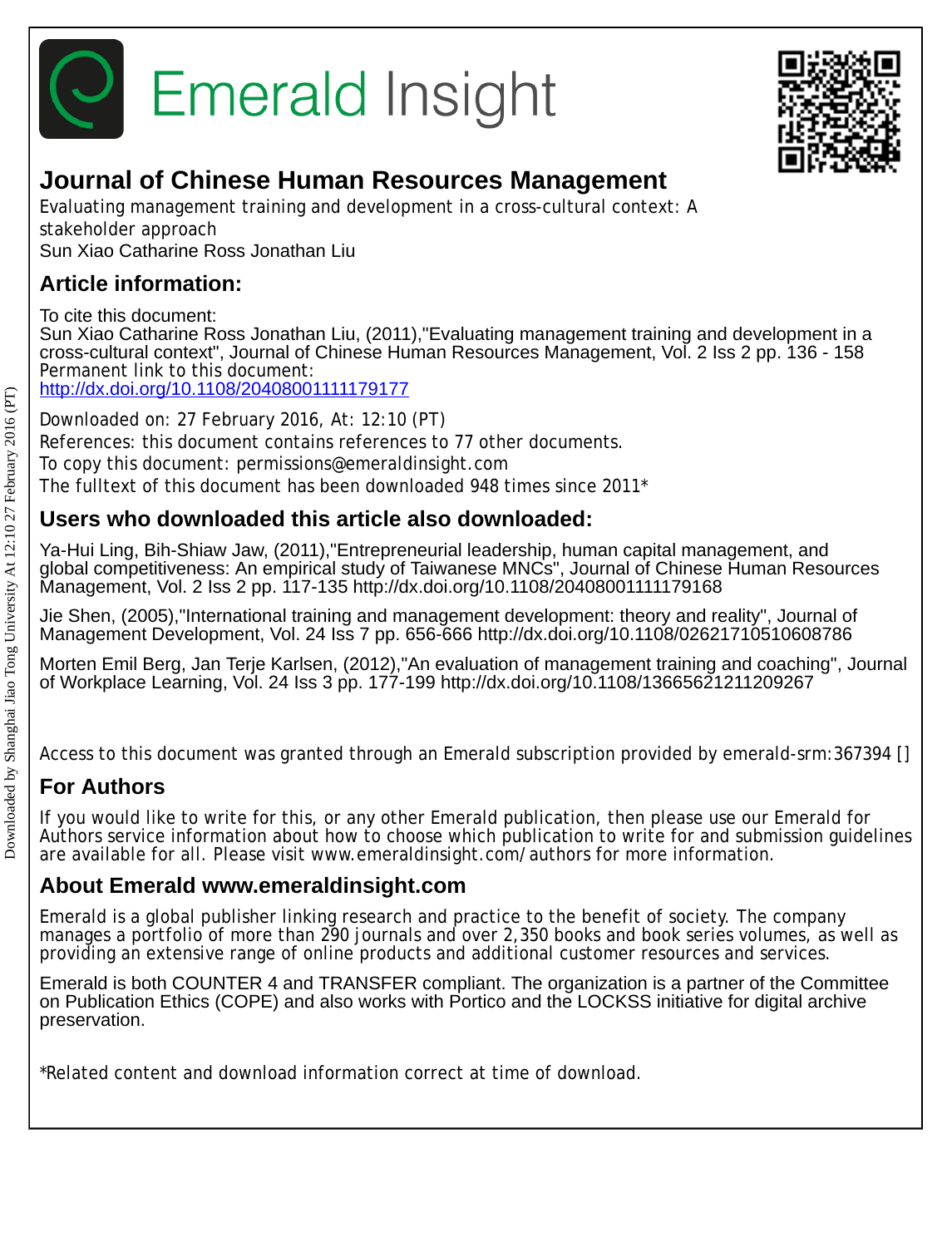

The current issue and full text archive of this journal is available at www.emeraldinsight.com/2040-8005.htm

**ICHRM** 2,2

136



Journal of Chinese Human Resource Management Vol. 2 No. 2, 2011 pp. 136-158 q Emerald Group Publishing Limited 2040-8005 DOI 10.1108/20408001111179177

# Evaluating management training and development in a cross-cultural context

## A stakeholder approach

Sun Xiao

Foreign Expert Bureau, Yangzhou Human Resource and Labour Security Bureau, Yangzhou, China

Catharine Ross Worcester Business School, University of Worcester, Worcester, UK, and

> Jonathan Liu Regent's Business School, Regent's College, London, UK

#### Abstract

Purpose – The purpose of this paper is to address the challenge in evaluating China's overseas management training and development (MTD) in cross-cultural settings. It examines the evaluation practice of China's overseas MTD interventions and explores a comprehensive approach to the MTD evaluation.

**Design/methodology/approach** – This study collected both quantitative and qualitative data from 526 major stakeholders involved in China's overseas MTD. A mix method approach is used to explore the perspectives of different stakeholders.

Findings – The respondents from different stakeholder groups perceived purposes of evaluation and problems conducting evaluation differently. The perceived evaluation criteria and approaches by individual group were also focused differently. The current evaluation system was based on segmented information collection and little joint effort was found in the MTD evaluation. The judgement on the value of China's overseas MTD is culturally sensitive due to the diversity of stakeholders from different cultural backgrounds. A new framework is proposed to address the evaluation challenge.

Research limitations/implications – This study is limited to evaluating China's MTD between China and the UK. The evaluation framework is based on complex involvement of multiple stakeholders in an international setting. It may not be applicable to situations where only two parties are involved in training.

Practical implications – The proposed stakeholder-based evaluation framework may be used for other skill-based training and development programs involving multiple stakeholders in the international arena.

Originality/value – This paper contributes to the HRM evaluation literature by focusing on a unique evaluation setting and proposes a framework to evaluate a complex international MTD initiative by the Chinese Government.

Keywords China, United Kingdom, Stakeholder analysis, Cross cultural studies, Training evaluation, Management development

Paper type Research paper

This research was supported by the University of Worcester and China Association for International Exchange of Personnel's award to Sun Xiao.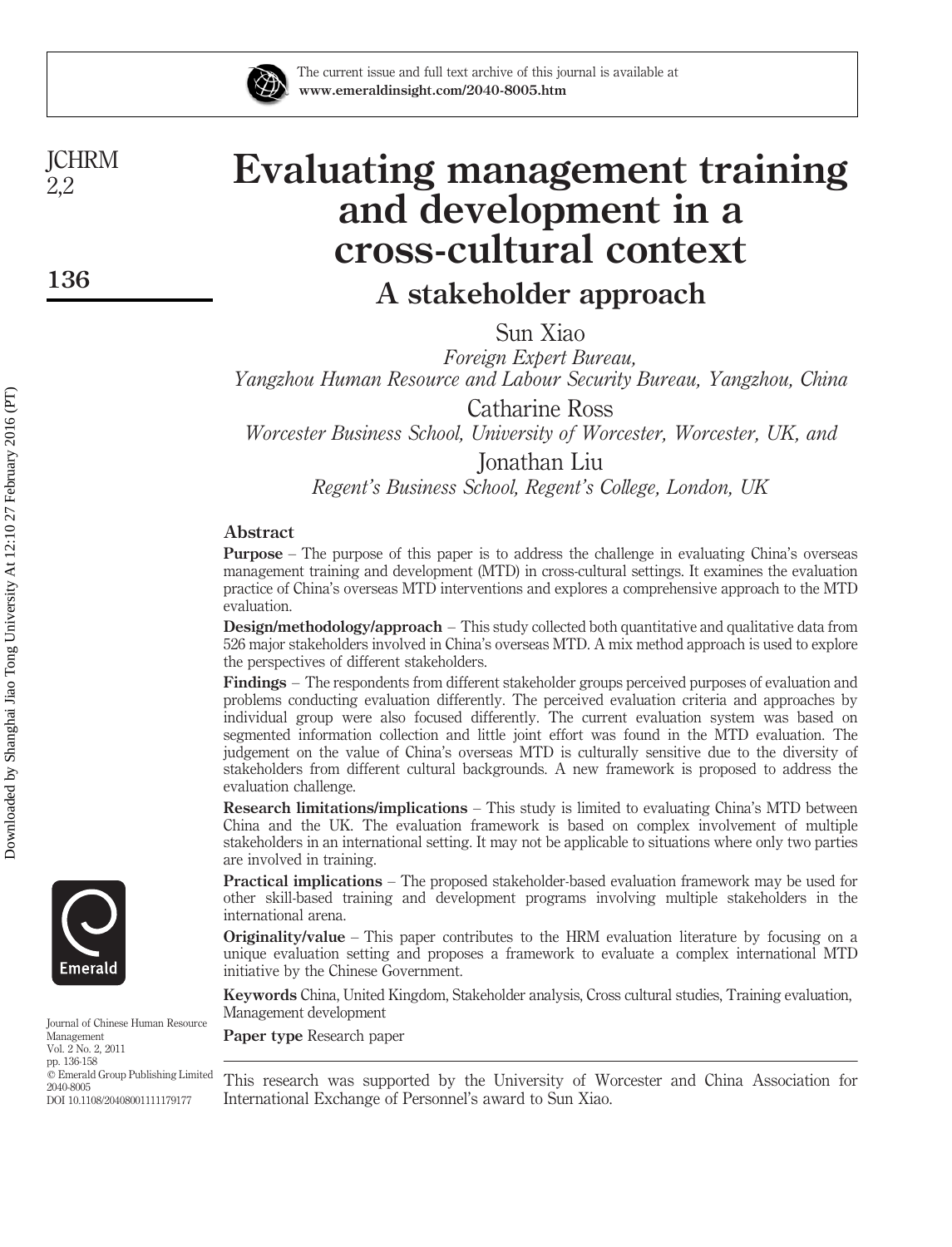#### Introduction

The transformation of China's economy in the past decade has led to increased managerial responsibility and organisational autonomy that requires new skills for the increasing uncertainty and global competition (Wang et al., 2009; Warner, 1993, 2004). The role of managers has shifted from being bureaucratic administrators to strategic decision makers. Recent initiatives in management development (MD) has become a key facilitator to embrace the changes (Cooke, 2010; Sun and Wang, 2009; Wang and Wang, 2006; Cooke, 2005). There is a growing consensus and recognition by the Chinese policy makers that the competition in the post-WTO era relies on talent competitions (Hu, 2010). Developing managerial skills with international vision has therefore become a strategic goal for the government at all levels (Warner, 2004). The recent National Medium/Long-term Talent Development Outline 2010-2020 (国家中长期人才发展规划纲要 2010-2020; Chinese Government 2010-2020) by the Chinese Communist Party and the State Council has further raised the bar for human resource development (HRD) and talent competition (Xinhuanet, 2010). It has outlined the talent development strategies to facilitate China's economic growth and to promote organisational competitiveness. One of the key strategies is to develop decision-making managers' and professionals' comprehensive skills and knowledge to cope with global competitions (Sun and Wang, 2009).

As a key player to accomplish the national strategy, the China Association for International Exchange of Personnel (CAIEP) is responsible for organising and implementing China's overseas management training and development (MTD). CAIEP is a non-profit organisation under the State Administration of Foreign Experts Affairs. CAIEP works mainly with Chinese Government and state-owned enterprises by cooperating with overseas institutions and delivering tailored MTD programmes for Chinese managers. In the last 30 years, CAIEP coordinated 40,000 managers per annum in average to receive training abroad particularly in countries such as, the USA, the UK, Germany, Australia and Japan. By the end of 2010, CAIEP has established partnership with over 300 overseas institutions, including training and educational institutions. In the UK, it has certified more than ten universities and training centres for the delivery of MTD programmes (SAFEA, 2011).

Whilst there is anecdotal evidence suggesting that China's overseas MTD interventions have generally been beneficial to managers and organisations, little systematic evaluation is available at both strategic and programme levels (Wright et al., 1996, 2002; Branine, 2005; Wang et al., 2009). Since Kirkpatrick (1994) first introduced a four-level evaluation model in 1959, academics and practitioners have been developing new methods to assess the effectiveness of training. However, training evaluation is often perceived being problematic, particularly when the training seeks to achieve outcomes that are not readily measurable, as is the case in MTD (Wang and Wilcox, 2006). It is even more challenging to evaluate the effectiveness of MTD programmes across national boundaries (Adler, 1997; Torrington et al., 2002).

This paper is to address the challenge in evaluating China's overseas MTD in cross-cultural settings. We focus on the overseas MTD programmes initiated by the CAIEP. Given the limited studies on the evaluation of MTD across countries, this study contributes to the literature by investigating China's overseas MTD activities and exploring the approaches of evaluation in the cross-cultural context. To this end, we examine the following two research questions:

Evaluating MTD in a crosscultural context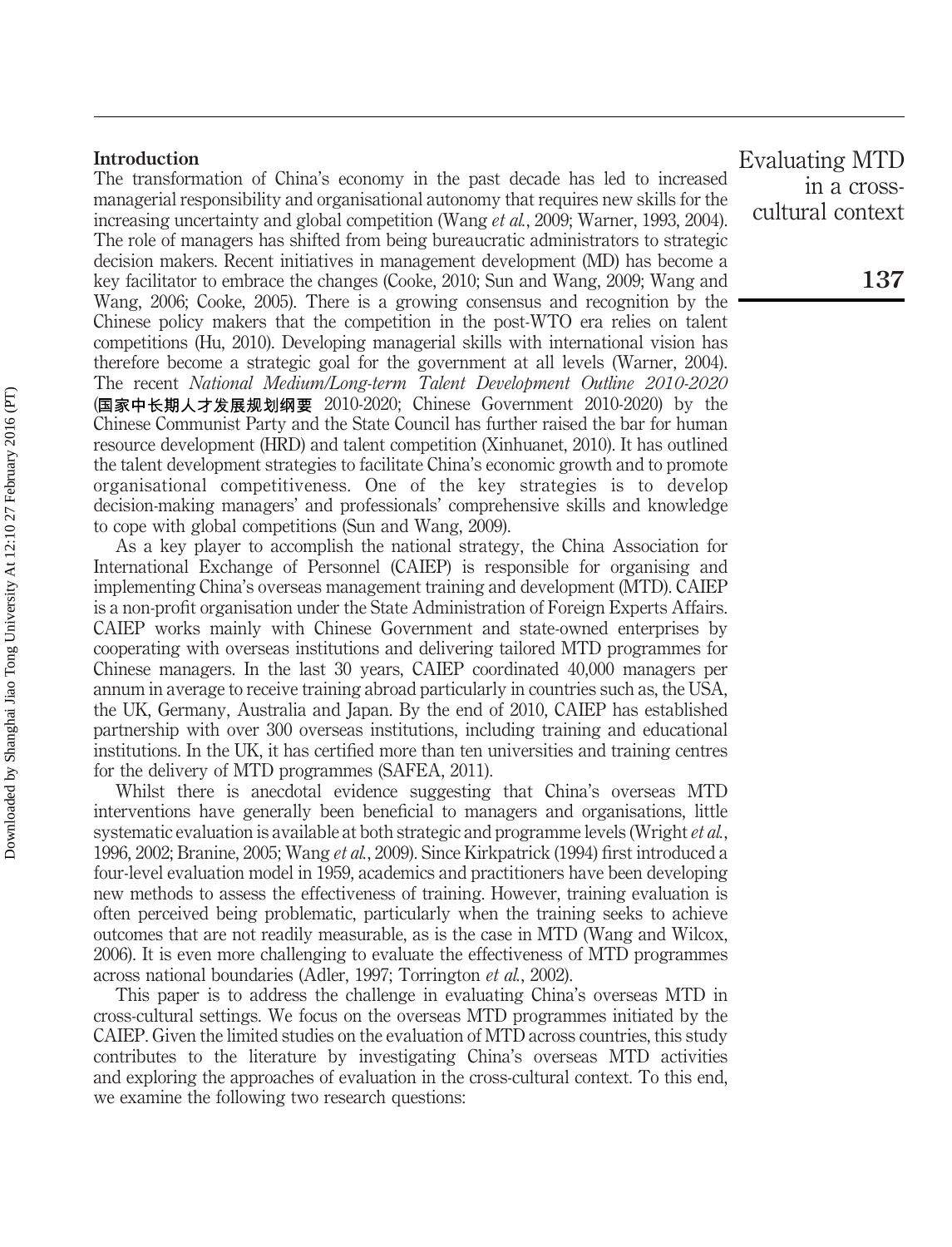## RQ1. What is the perceived cross-cultural impact of China's overseas MTD programmes?

RQ2. What criteria and approaches may be adopted for evaluating the overseas MTD?

In addressing these research questions, we attempt to develop an appropriate approach to China's MTD interventions.

### Literature review

The impact of MTD has been recognised by many scholars (Wang *et al.*, 2009; Minzberg, 2004; Cooke, 2005; Child and Rodrigues, 2005; Mumford and Gold, 2004; Branine, 1996). Yet, evaluating MTD activities remains problematic. Some relies on counting the numbers of training days per annum (Mabey, 2002), others find it difficult in measuring the extent of impact and separating it from other system components (Ekaterini and Constantinos-Vasilios, 2009; Winterton and Winterton, 1997). Therefore, it is necessary to review the literature and identify gaps and challenges in cross-culture MTD evaluation.

Summative and formative are two important aspects of training evaluation. A summative evaluation assesses the outcomes of a training programme (Brown and Gerhardt, 2002). It is conducted at a particular time after training has been delivered. In contrast, formative evaluation is designed to validate a programme by identifying the weakness in instructions. It takes place throughout the progress of a training programme (Brown and Gerhardt, 2002). While a tendency of overlooking formative evaluation is observed, scholars have been advocating for engaging in more systematic formative evaluation for its obvious scientific benefits (Brown and Gerhardt, 2002).

Of the formative approaches, Geis's (1987) method involves in various stakeholders in training design and development; it also helps build the commitment of managers, trainers and trainees towards programme implementation to reduce apprehension regarding evaluation. This integrative model has combined the strengths of different perspectives on formative evaluation and aims to improve the effectiveness of training delivery in organisations (Dick and Carey, 1996; Weston et al., 1995). The argument of combining summative and formative approaches is established by the possibility of both assessing the outcomes of training intervention and on-going improvement of the effectiveness of a training programme (Brown and Gerhardt, 2002).

In the summative realm, an influential work is Kirkpatrick's classical four-level evaluation model that classifies evaluation into reaction, learning, behaviour, and results. It has been widely used, expanded, over-generalised and criticised (Alliger and Janak, 1989; Dawson, 1995; Holton, 1996; Abernathy, 1999; Salas and Cannon-Bowers, 2001; Tamkin et al., 2002). For example, Hamblin (1974) refines the "results" into intermediate impact on organisational performance and ultimate results measured in financial terms. Among the critiques, Holton (1996) notes that Kirkpatrick's model is more of a taxonomy to test causal assumptions but fails to defining the causal constructs. The four-level evaluation is further identified as a communication tool rather than being claimed as evaluation techniques or steps (Wang *et al.*, 2002).

Later research on evaluation has shifted to a wider context of training and development interventions. Wang and Wilcox (2006) posit that the evaluation on HRD intervention should focus on long-term effect, measuring behaviour change of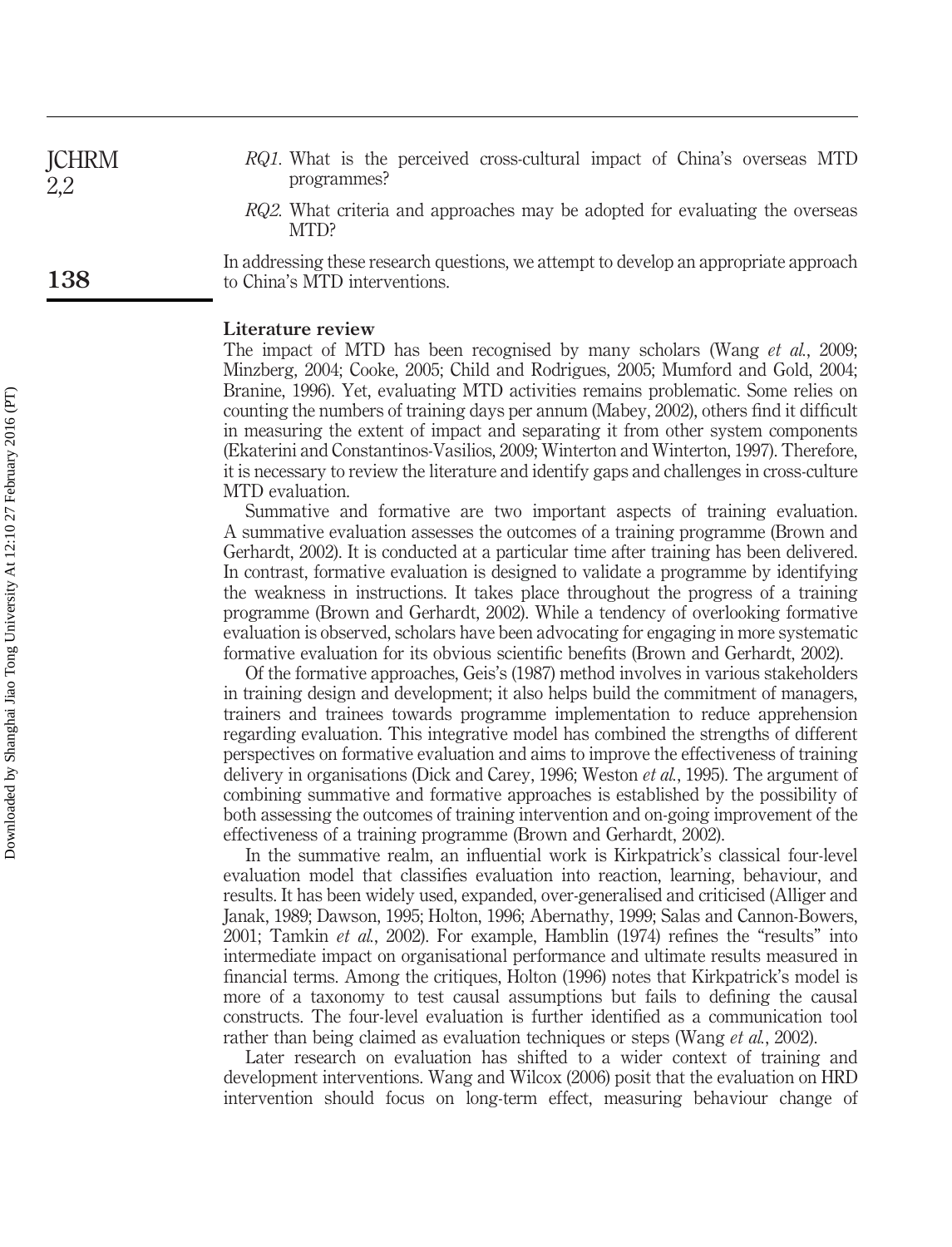individuals and the impact on organisational performance. Many also note that Evaluating MTD evaluation cannot be isolated from the system that the training activity serves (Easterby-Smith, 1994; Bramley, 1996; McClelland, 1994; Galanou and Priporas, 2009). For example, Wang et al. (2002) propose a theoretical systems approach to quantitatively measuring the ROI of HRD interventions. Bramley (1996, p. 30) observes that evaluation is a process of collecting information to meet a particular purpose. It is not "economic and feasible to evaluate something from all perspectives". Therefore, it has been agreed that evaluation should be tailored to, and interacting with, the system the training serves (Hamblin, 1974; Phillips, 1996; McClelland, 1994; Lewis, 1996; Nanda, 2009).

Learning effectiveness is another focal area in the evaluation literature. Kraiger et al. (1993) provide a multidimensional perspective on measuring learning outcomes which refines learning constructs into cognitive, skill-based and affective learning outcomes. It is argued that while designing the evaluation system it is necessary to look at the aspects of individual, organisational and training-related factors such as learning and knowledge transfer (Kraiger et al., 1993). Tamkin et al. (2002) suggest that evaluation should be integrated with the process of learning and development. A study by Krishnaveni and Sripirabaa (2008) suggests that perception-based and consensus-oriented assessment be a valuable tool for evaluating and improving training activity. McClelland (1994) objective-oriented evaluation places emphasis on the learners.

Notably, Holton et al. (2003, 2007) have developed the Learning Transfer Systems (LTSs) inventory demonstrating that the LTSs differ across organisational settings and training types. LTSs under different organisational settings are underpinned by different organisational cultures (Kirwan and Birchall, 2006). Training managers abroad re-shape their mindsets in addition to developing new knowledge and managerial skills (Minzberg, 2004; Luoma, 2005). Furthermore, studies have shown the causal links between managerial concepts and culture, the cultural dominance of delivering MTD and the constraints of knowledge transfer in cross-cultural settings (Adler, 1997; Berrell et al., 2001; Batonda and Perry, 2003; Bedward et al., 2003; Branine, 2005; Hofstede and Hofstede, 2005; Selvarajah, 2006).

Similar to Geis' method in the formative aspect, the summative literature has also documented the development of stakeholder approaches (Vartiainen, 2003; Nickols, 2005). The key principle is to invite different stakeholder groups to participate in the whole process of evaluation. Nickols (2005) believes that evaluation is concerned with judgements based on individual values that vary by stakeholders involved. Therefore, it is necessary to identify stakeholders of evaluation and analyse their different objectives towards evaluation (Esterby-Smith, 1994; Wang and Wilcox, 2006). Second, the different objectives of the stakeholders need to be communicated and negotiated during the process in order to reach a balanced view of priorities about evaluation (Guba and Lincoln, 1989). Likewise, Copeland (1987) stresses the importance of reaching an agreement on the objectives of training in advance between the senders and the receivers in the process of international training. Third, Vartiainen (2003) elaborates that cultural and social factors account for the differentiations of the stakeholders' behaviours. In short, for evaluation involving stakeholders, the object under examination is to be connected with interrelations among context, evaluation processes, and criteria.

in a crosscultural context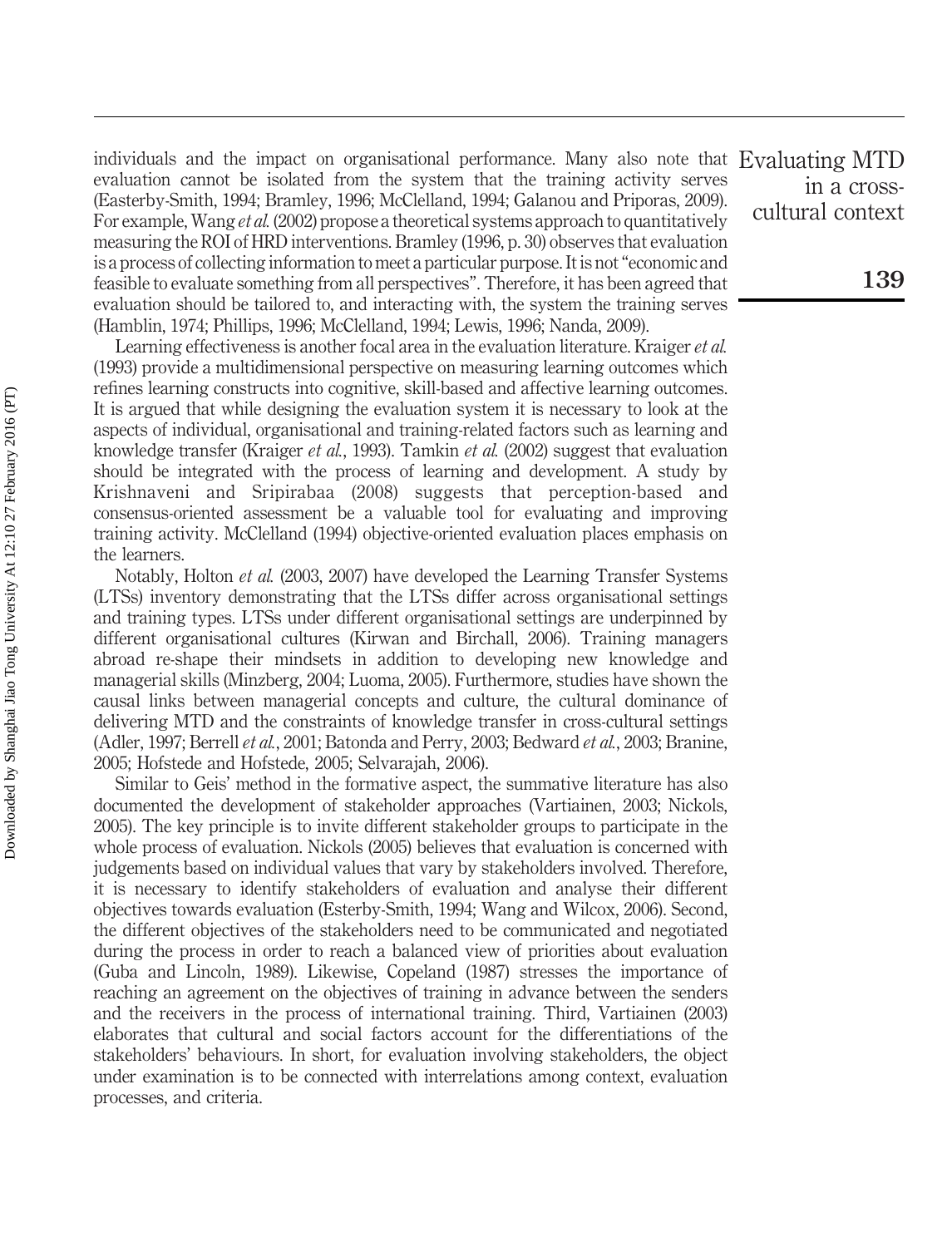The review of the literature relevant to MTD reveals the following gaps in evaluation research. First, limited holistic approaches to the evaluation of MTD are available for evaluation practice. From a holistic perspective, scholars have noted that there is a danger in separating the study of training evaluation from that of training effectiveness (Kraiger et al., 1993; Salas and Cannon-Bowers, 2001). Second, it is well known about the complexity of evaluation when diverse stakeholders are involved in cross-culture training (Hamblin, 1974; Easterby-Smith, 1994; Mitchell et al., 1997; Freeman, 1994, 2004; Mellahi and Wood, 2003). Literature in this area has largely focused on training programs on cross-culture skills for interactions (Ardichvili and Kuchinke, 2002; Bhawuk and Brislin, 2000; Black and Mendenhall, 1990). Little is known regarding the complexity of evaluating cross-culture MTD training where managerial skills are a key focus additional to cultural competence and where multiple cross-culture stakeholders are involved.

Third, studies have revealed inadequacy in cross-cultural learning of international students and expatriate managers, as well as in the transfer of knowledge from Western to non-Western settings (Newell, 1999; Berrell et al., 2001; Batonda and Perry, 2003; Iles and Yolles, 2004; Branine, 2005; Selvarajah, 2006). Holton et al. (2003) have further showed that LTSs are intertwined not only with organisational culture, but also national culture. However, there has been scant research on measuring MTD interventions in cross-cultural settings (Wang et al., 2009; Wang and Wilcox, 2006; Wright et al., 1996, 2002).

#### Method

#### Research design

The design of this study is to obtain a holistic understanding, interpret the perceptions of major stakeholders involved in the MTD process, and explore appropriate approach for cross-cultural MTD training. Therefore, we adopted a sequential and concurrent mixed methods approach to combining quantitative and qualitative data in a single study (Creswell *et al.*, 2003). We conducted the study in two phases. In phase one, a sequential exploratory strategy was used with qualitative data collected through document reviews and focus group interviews (Creswell et al., 2003). Based on the qualitative findings, we further used a questionnaire survey and semi-structured interviews in phase two. The survey was to identify different perspectives and attitudes of the participants from different stakeholder groups, while the semi-structured interviews complemented the survey with rich data from different stakeholders (Gilmore and Carson, 1996). The mixed methods offered the advantages of supplementary, cross-validation, and confirmation of the findings of the study (Creswell et al., 2003).

#### Sample and procedure

We took a blend of probability and stratified purposive sampling process (Tashakkori and Teddlie, 1998; Kemper et al., 2003), and targeted a defined population in the China's overseas MTD. A total of 526 participants from the following five groups were included in the study:

- (1) Trainees (139) who were taking training in the UK in 2004.
- (2) Ex-trainees (198) who took training in Western countries (including UK) during 2000-2003 and had returned to their jobs in China at the time of the study.

140

**ICHRM**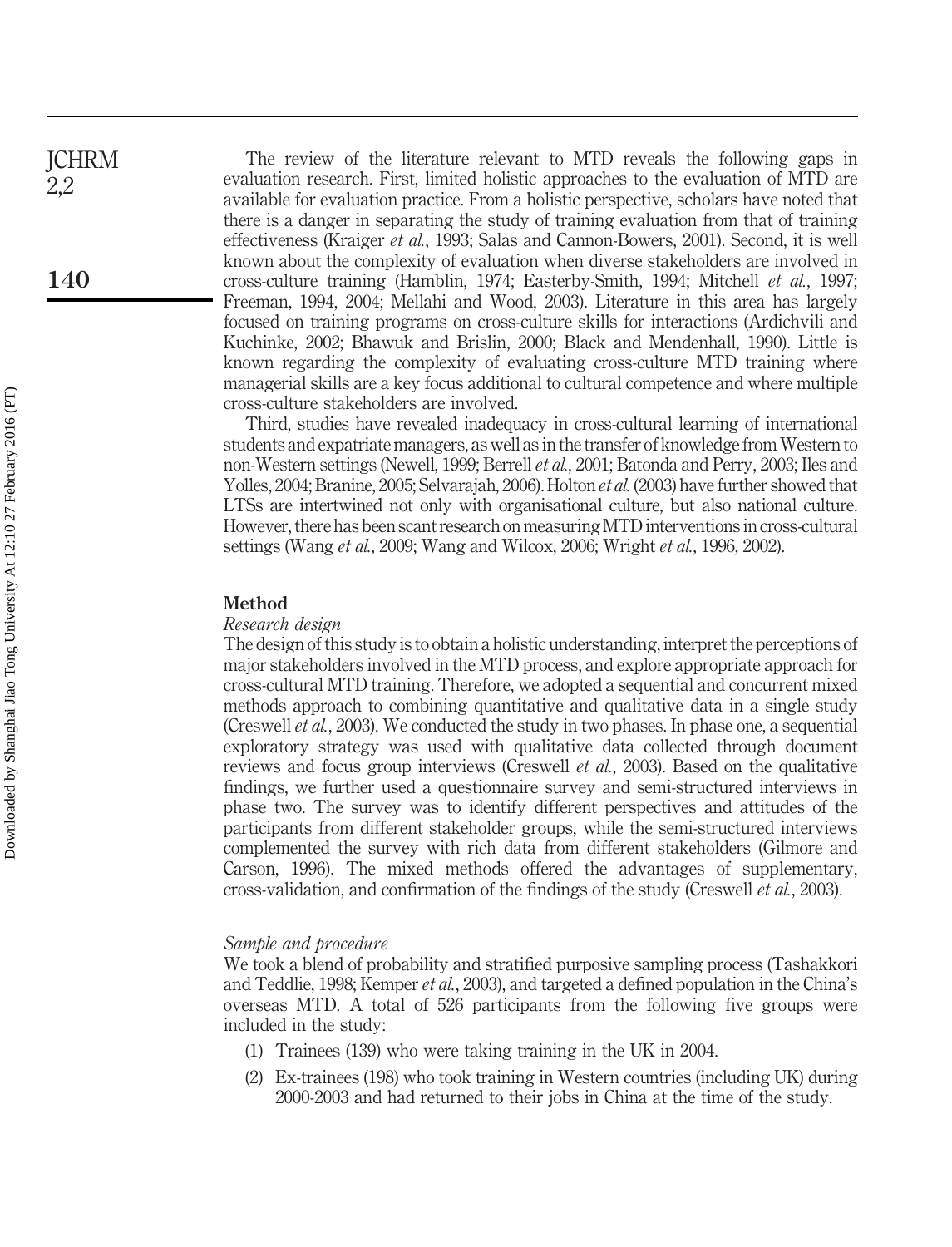- (3) Training managers and officials (66) of Chinese Government agencies and Evaluating MTD organisations who were in charge of and/or have organised overseas MTD (hereinafter referred to as China's training department). in a crosscultural context
- (4) Instructors and training managers in the UK training institutions/organisations (68) who delivered MTD programmes for the Chinese managers (hereinafter referred to as UK training institutions).
- (5) Ex-trainees' supervisors (55) who worked as direct managers of ex-trainees.

Most of the participating trainees and ex-trainees were from Chinese Government and non-profit organisations (60 percent). The remaining was either from enterprises (33 percent) or educational and research institutes (7 percent). About 80 percent of them were in the ages of 26 to 40 with 46 percent being middle-level managers, 25 percent senior managers, and 29 percent professionals. Ex-trainees' supervisors had a similar distribution in terms of organisational origins. Half of them were senior managers, 30 percent middle managers, and 20 percent chief executives or directors.

The majority of respondents from UK training institutions were from educational institutions (66.7 percent). Some were from training providers and agents (33.3 percent). Over half of the respondents from UK training institutions were instructors and about 40 percent training managers or project managers. The participants from China's training departments/organisations came mostly from government agencies (53.3 percent) and non-profit organisations (46.7 percent). The respondents from China's training departments and organisations consisted of 40 percent administrators, 32 percent middle-level managers, 17.8 percent project managers, 11.2 percent senior managers, and 8 percent training managers.

In phase one, we identified 14 focus groups with 91 participants composed of 17 percent of total number of respondents (Table I). The purpose was to collect thematic information about training evaluation, training effectiveness and cultural impact and to develop survey questionnaire. We also reviewed the internal documents about China's overseas MTD from the central and provincial governments' HR organisations for background information on the evolving policies of MTD programmes.

In phase two, we used questionnaire survey and face-to-face or telephone interviews to collect data. The questions included evaluation practices, the perceived criteria and methods of evaluation, purposes of evaluation, barriers to evaluation and the cross-cultural impact on the overseas MTD intervention. The interviewees were

|                             |                 |      |                         | <b>Methods</b> | Semi-                    |      |     |       |                 |
|-----------------------------|-----------------|------|-------------------------|----------------|--------------------------|------|-----|-------|-----------------|
|                             | Focus<br>groups |      | Questionnaire<br>survey |                | structured<br>interviews |      |     | Total |                 |
| Participant                 | No.             | $\%$ | No.                     | $\%$           | No.                      | $\%$ | No. | $\%$  |                 |
| Trainees                    | 20              | 14   | 95                      | 68             | 24                       | 18   | 139 | 100   |                 |
| Ex-trainees                 | 48              | 24   | 120                     | 61             | 30                       | 15   | 198 | 100   |                 |
| China's training department | 10              | 16   | 45                      | 68             | 11                       | 16   | 66  | 100   |                 |
| UK training institution     | 8               | 12   | 48                      | 71             | 12                       | 17   | 68  | 100   | Table I.        |
| Ex-trainees' supervisor     | 5               | 10   | 40                      | 72             | 10                       | 18   | 55  | 100   | Summary of data |
| Total                       | 91              | 17   | 348                     | 66             | 87                       | 16   | 526 | 100   | collection      |

141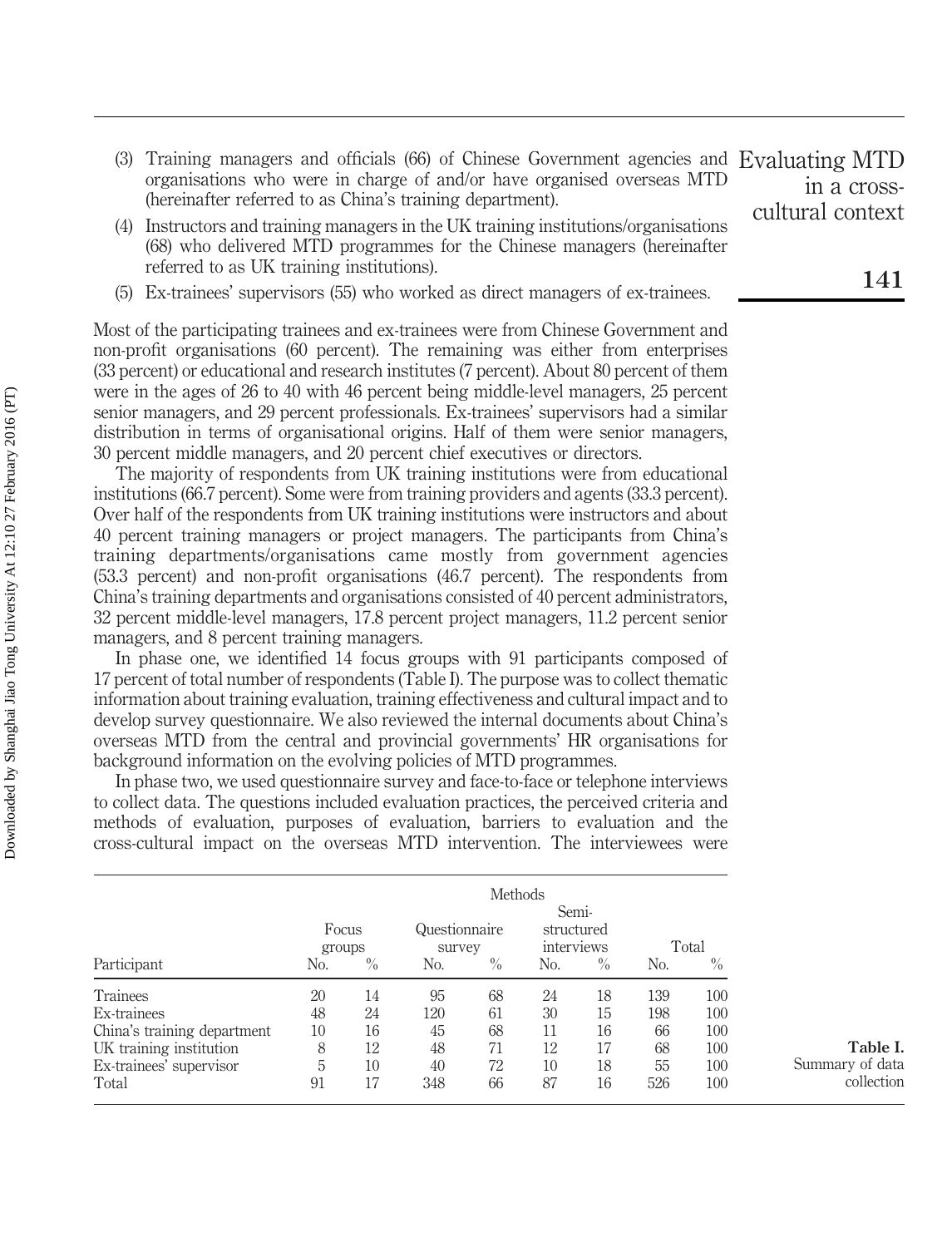selected with a stratified process considering participants' seniority, age, orgnisational sector and geographic location. The invitations were sent out by email or telephone. The analysis of interview data focused on in-depth understanding of the meaning and context of the responses rather than simply identifying the themes emerged (Maxwell and Loomis, 2003; Silverman, 2001). Thus, narrative description was used in presenting the findings (Silverman, 2001). As reported in Table I, a selection of 87 participants from the five groups mentioned above participated in the interviews. The interview questions included "To your knowledge how do you (your organisation) evaluate China's overseas MTD", and "what are your suggestions on evaluating the overseas MTD effectively?"

Questionnaire survey was designed in a structured format to mainly collect primarily quantitative data with some open-ended questions, which allowed the respondents to give complementary information. The questions were related to the training evaluation practices such as criteria and methods of evaluation, purposes of evaluation, and barriers to evaluation. Pre-determined instruments were generated from other studies on evaluation, internal organisation documents and focus group interviews. For example, the participants were asked to rank the importance of the purposes of evaluation as well as to choose the criteria and methods of evaluation used in practice and their recommendation. We received a total of 348 valid responses for the survey. The data collected were coded and entered into SPSS and analysed by using mostly descriptive statistics, cross-tabulation, one-way ANOVA, and t-test.

Given the scope of the study, we conducted the data collection in both English and Chinese languages. The interview protocols and the survey were developed in English and then translated into Chinese. Both language versions were verified by bilingual scholars specializing in HRM research. The interviews were conducted in Chinese and English with respective language groups without translation. Interview transcripts for the Chinese samples were translated into English for the purpose of reporting and presentation.

#### Results

#### Qualitative findings

Perceptions on evaluation practice. Participants reported that it was difficult to collect all-round information and get a holistic picture of training outcomes from the perspective of individual stakeholders. For example, the interview participants from China's training department and ex-trainees' supervisors showed that the supervisors and training managers can hardly access the information of trainees when they take training abroad. One training manager commented:

[...] It is almost impossible to carry out on-going follow-up with trainees due to the distance and costs (No. 12-CTM).

Likewise, interviews with UK training institutions revealed that the training providers had little feedback from ex-trainees, and China's training department. An instructor commented that he had "no clue" about how trainees applied their learning in the workplace (No. 3-UL). A training manager from a UK training institution mentioned that they had tried to conduct a post-training survey to several cohorts of Chinese training groups, but it had turned out to be very difficult, even impossible (No. 7-UTM). On the other hand, several Chinese managers questioned the fairness and transparency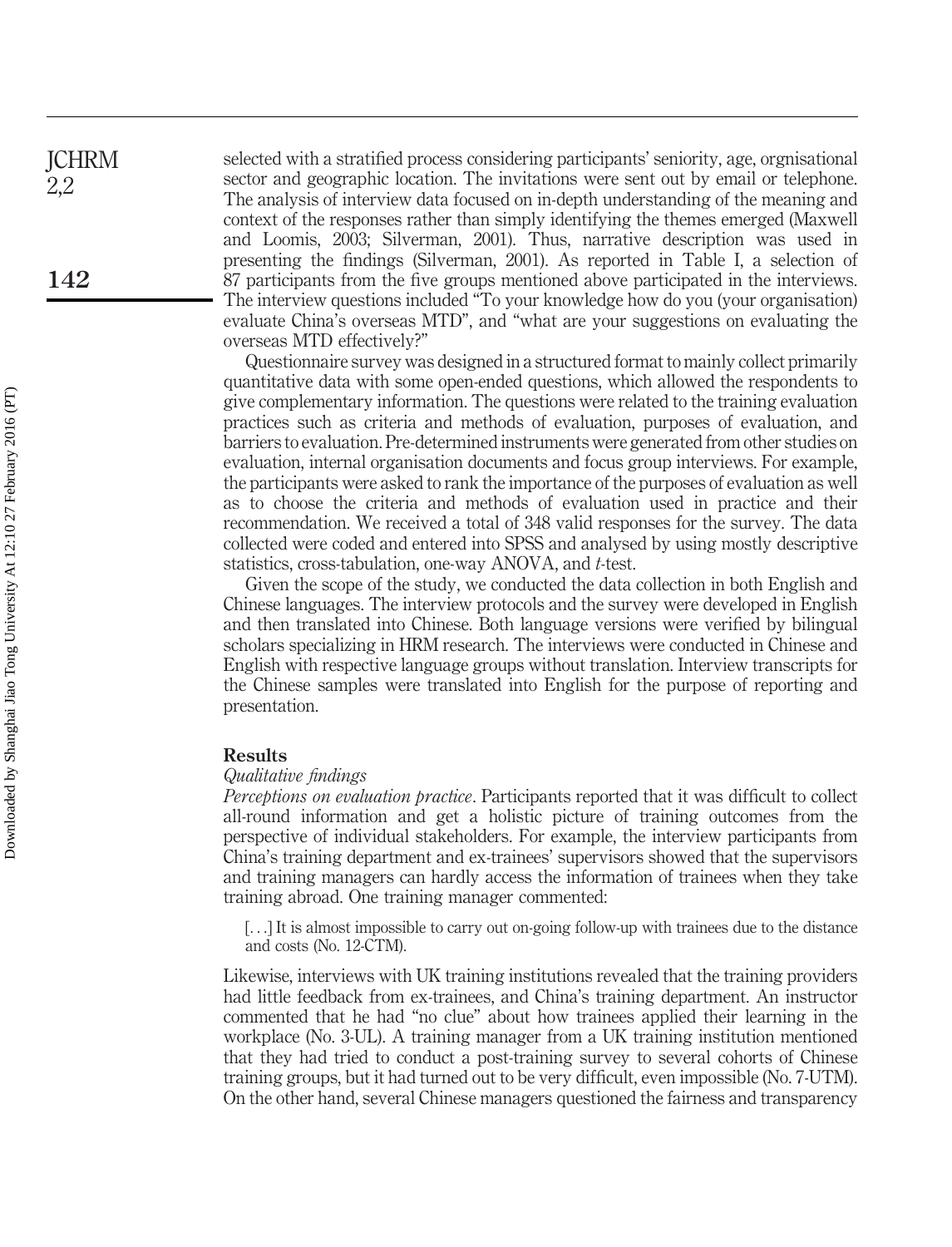of the standard for assessing their learning outcomes. Some from the training Evaluating MTD institutions also suggested inconsistency on the purposes of evaluation between training providers and training organisers as well as inconsistency in the requirement of the training institution and the expectation of Chinese participants.

Most interviewees, particularly those from China's training departments and ex-trainees, regarded evaluation of China's overseas MTD not being a systematic process, which involved in individuals, organisations, and administrative regions such as provinces and cities. "A scientific evaluation system needs to be established", suggested one official from China's training department (No. 65-CL).

Culture and evaluation standards. Interviewees noted that the evaluation process of China's overseas MTD was complicated. It involved in the interactions of organisations in both home country and host country. Such interactions were dependent on, and influenced by various factors.

Interviewees suggested that stakeholders from different cultural backgrounds might hold different criteria on the same type of training:

Cultural differences result in different standards for measuring the outcomes of training. Language, a media of exchange of information, is also a barrier for evaluation (No. 11-UL).

This was echoed by some trainees and ex-trainees that the differences in culture led to different approaches to evaluation:

I believe that the standard of assessing the value and worth of training cannot be the same between the Western institutions and us. It is not appropriate to simply use the Chinese way to evaluate the effectiveness or purely use Western perspectives (No. 37-T).

Moreover, some of the training managers from China's training organisations pointed out that language and culture difference between the home country and host country could negatively impact on the information exchange with overseas training providers:

"It is up most important to set up a baseline for evaluation including objectives, criteria, terminology, and methods in the language agreed by the two parties (training organiser and training provider)" said one Chinese official (No.7CTM).

Evaluation criteria and approaches. The interviews have identified new criteria and methods of evaluation as follows.

The interviews found out that studying abroad Chinese managers not only acquired new knowledge but also changed their mindset. One ex-trainees mentioned (No. 31 ET) that overseas learning experience stimulated the formation of new concepts by reflecting on theory learning and work placement in host country organisations such as Western market economy and the service-oriented public administrative notions.

An interviewed provincial governor suggested (No. 57CTO):

The measurement of overseas MTD is beyond the impact on my organisation. There are several examples that managers applied their learning from abroad and made great contribution not on to their organisations but also to a particular industry. Some of them have been promoted to the leadership position in top companies in our province.

Focus group meetings was suggested to collect post-training information by the interviewees particularly by the ex-trainees and their line managers. Some ex-trainees' line manager pointed out that it was necessary to link overseas MTD evaluation to management cultivation and promotion at organisational level; whereas some training

in a crosscultural context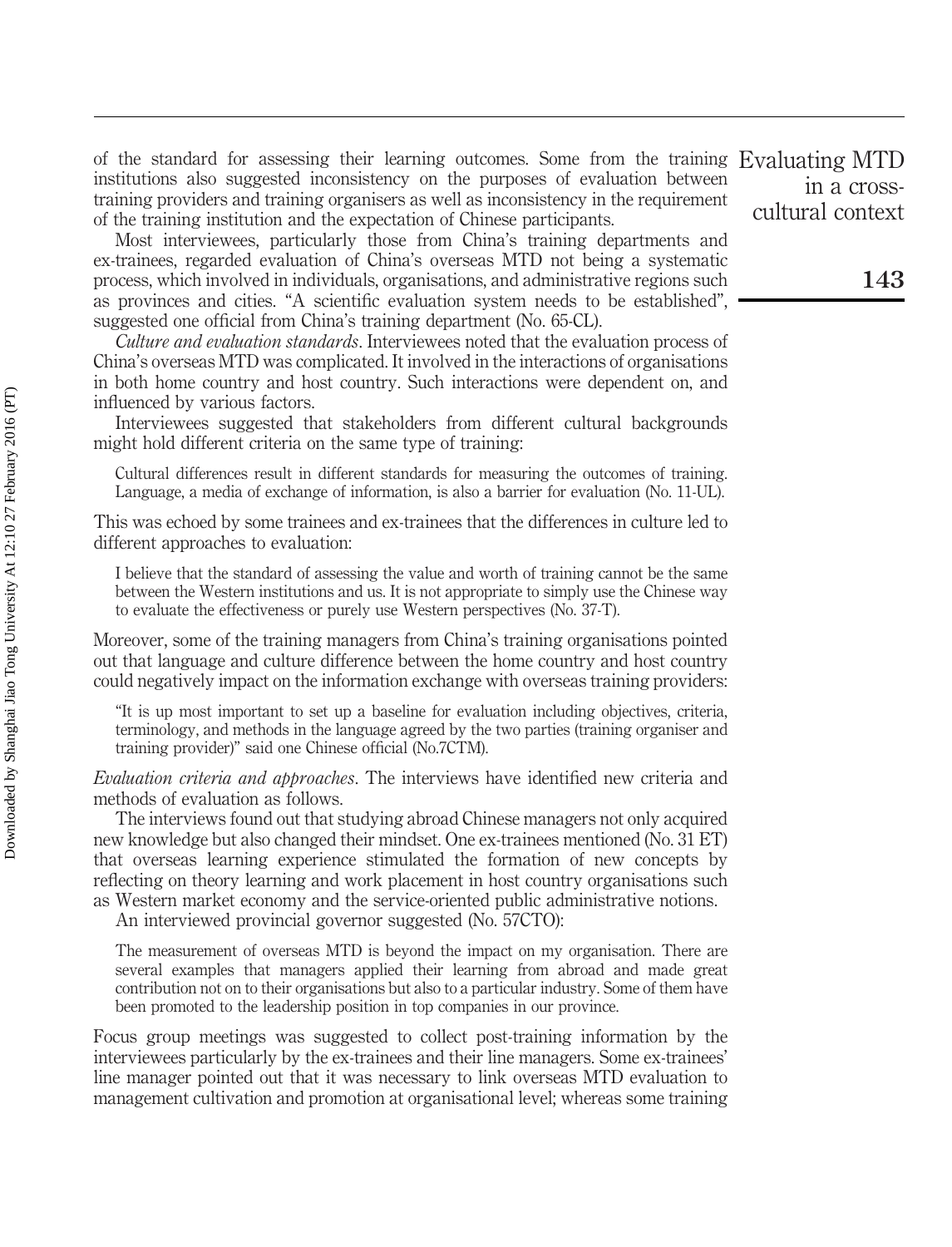144

managers of government department stressed the importance of including evaluation into talent development system and providing reference for the policy makers in talents development policy and strategy.

Furthermore, the findings from interviews demonstrated the intangible aspect and the long-term effect of MTD as a technical issue for adopting the evaluation approach as articulated by manager (No.25-ET):

[...] the results of training are usually potential and cannot be (directly) measured.

Trainee (No. 44-T) echoed:

It is difficult to measure changes in mindset and ways of thinking, such as the notion of the market economy, cultural awareness and value change.

Quite a few Chinese training managers thought the post-training report was the most cost-effective way for training evaluation. In contrast, some ex-trainees expressed the necessity of conducting on-time evaluation:

The feedback from post evaluation might benefit other trainees after us. But it is often too late or even meaningless to assess the training abroad after we have completed the courses (No. 22-ET).

#### Quantitative findings

Perceived purpose of evaluation. To identify different stakeholders' perceptions on the purpose of evaluation, we asked the respondents to prioritise a list of 11 optional evaluation purposes based on previous literature.

Post hoc ANOVA analysis (Table II) showed different foci on the purpose among stakeholder groups. Compared to other groups, China's training departments prioritised the purposes in the following sequence: "to assist in marketing for future programmes", "to identify the strengths and weaknesses in the HRD process in which training facilitates", and "to determine the service quality of training providers". On the other hand, significant negative mean differences were identified between the UK training institution and the other three groups in "to determine whether a programme achieved its objectives", "to determine the appropriateness of a programme", and "to find out where improvement is required". This may be interpreted as that training institutions prioritises the reasons for evaluation being related to the programme delivery aspects whereas China's training departments focuses more on training process-related aspects.

The uni-variant ANOVA analysis of respondents' perceived problems in conducting MTD evaluation (Table III) found that different stakeholder groups emphasised on different aspects of evaluation. For example, China's training departments considered the problems being "lack of cooperation of ex-trainees' organisation", "lack of cooperation of ex-trainees", "lack of staff", and "lack of expertise and skills" than the other groups. In addition, significant mean scores were identified between the training institution group and China's training departments in the items "lack of criteria and methods", "lack of expertise and skills", "lack of cooperation with training institutions" and "lack of cooperation with training trainees and ex-trainees". This raised the issue of how China's training organisers and UK training institutions could cooperate in evaluation by sharing resources and information.

Evaluation criteria. We asked the respondent to indicate what evaluation criteria were being used versus those they recommend to use for MTD evaluation out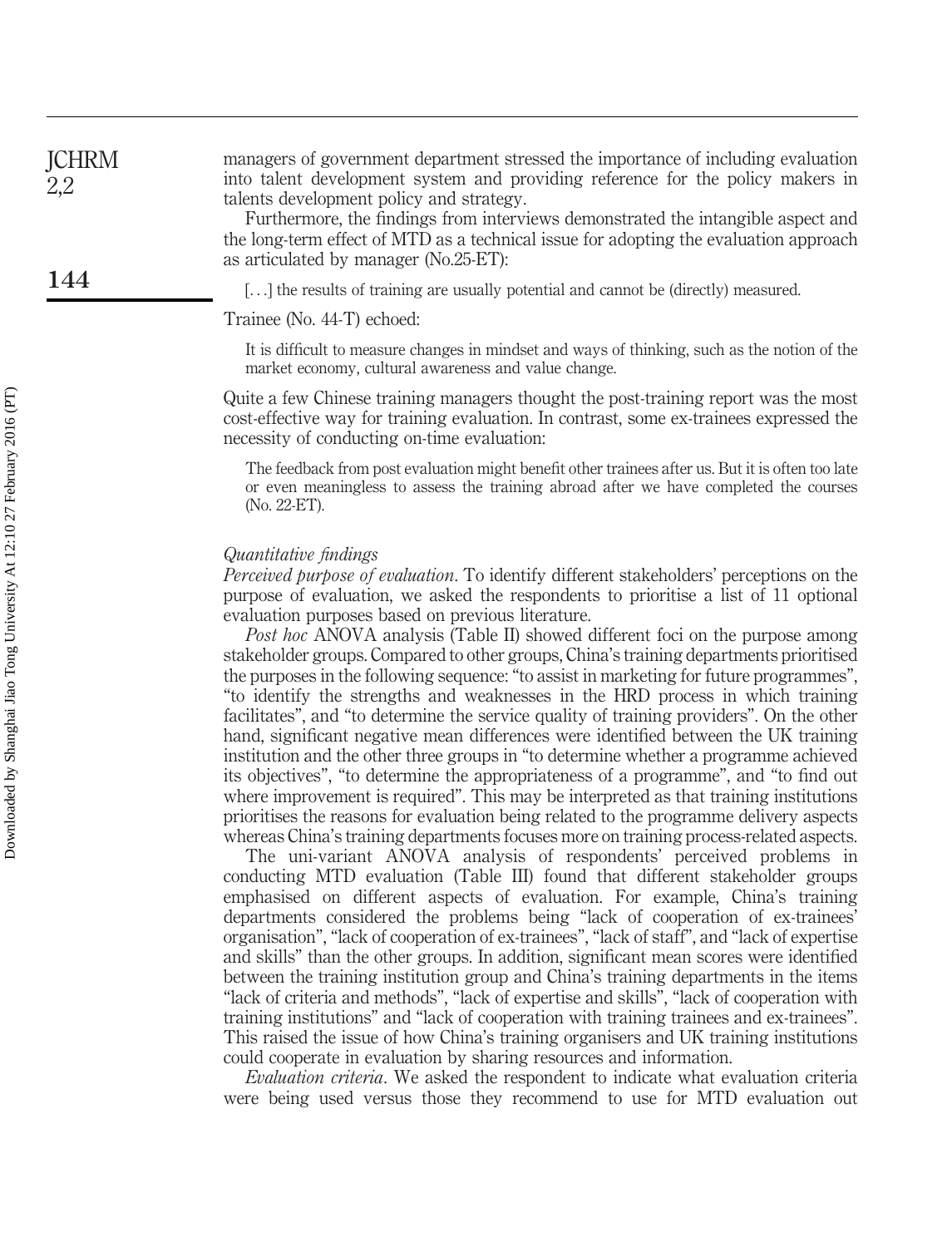| Dependent variable (rating)                                                  | (I) group   | $(J)$ group | Mean difference<br>$(I \sim J)$ | Evaluating MTD<br>in a cross-        |
|------------------------------------------------------------------------------|-------------|-------------|---------------------------------|--------------------------------------|
| To determine a programme achieved its                                        | Training    | Trainees    | $0.64*$                         | cultural context                     |
| objectives                                                                   | institution | Ex-trainees | $0.42*$                         |                                      |
|                                                                              |             | Training    | 0.13                            |                                      |
|                                                                              |             | department  |                                 | 145                                  |
| To determine the appropriateness of a programme.                             | Training    | Trainees    | $0.71$ <sup>*</sup>             |                                      |
|                                                                              | institution | Ex-trainees | $0.43*$                         |                                      |
|                                                                              |             | Training    | 0.32                            |                                      |
|                                                                              |             | department  |                                 |                                      |
| To find out where improvement is required                                    | Training    | Trainees    | $0.68$ $^{\ast}$                |                                      |
|                                                                              | institution | Ex-trainees | 0.40                            |                                      |
|                                                                              |             | Training    | 0.26                            |                                      |
|                                                                              |             | department  |                                 |                                      |
| To assist marketing for future programmes                                    | Training    | Trainees    | $0.73*$                         |                                      |
|                                                                              | department  | Ex-trainees | $0.48*$                         |                                      |
|                                                                              |             | Training    | $0.53*$                         |                                      |
|                                                                              |             | institution |                                 |                                      |
| To identify the strengths and weaknesses in the                              | Training    | Trainees    | $0.47*$                         |                                      |
| HRD process in which training facilitates                                    | department  | Ex-trainees | 0.25                            |                                      |
|                                                                              |             | Training    | 0.13                            |                                      |
|                                                                              |             | institution |                                 |                                      |
| To determine the service quality of training                                 | Training    | Trainees    | $0.65*$                         |                                      |
| providers                                                                    | department  | Ex-trainees | 0.38                            | Table II.                            |
|                                                                              |             | Training    | 0.23                            | Comparisons of the                   |
|                                                                              |             | institution |                                 | perceptions of<br>stakeholders about |
| <b>Note:</b> The mean difference is significant at the <sup>*0.5</sup> level |             |             |                                 | purpose of evaluation                |

of 12 pre-determined criteria, An ANOVA mean comparison showed that the respondents' perceived criteria used and recommended included "reaction of trainees", "changes in knowledge and skills possessed by trainees", "changes in attitudes possessed by trainees", and "how well the programmes were designed", followed by the other two criteria "Extent of the applicability of programmes" and "meeting objectives of trainees' organisation" (Table IV).

One-way ANOVA (Appendix 1) test showed the different perceptions among the stakeholder groups. For example, the trainees and ex-trainees reported the criteria of "changes of trainees' performance" was more frequently used than the training institutions' and training departments/organisations' groups. On the other hand, the groups from the training institution and training department indicated that the criteria of "extent of the continued demand for programme" used more frequently than trainees and ex-trainees' groups. A paired t-test showed the following evaluation criteria were most recommended by all respondents. They were "changes of trainees' performance on the job", "changes in trainees" organisation related to training, "financial return of the programme", followed by "meeting objectives of trainees' organisation", "meeting trainees' objectives", and "extent of the applicability of programmes" (Table V).

Evaluation methods. Similar to the evaluation criteria, a question asked the respondents to report what evaluation methods were used as opposed to what they recommended to use for MTD evaluation. An ANOVA mean comparison showed that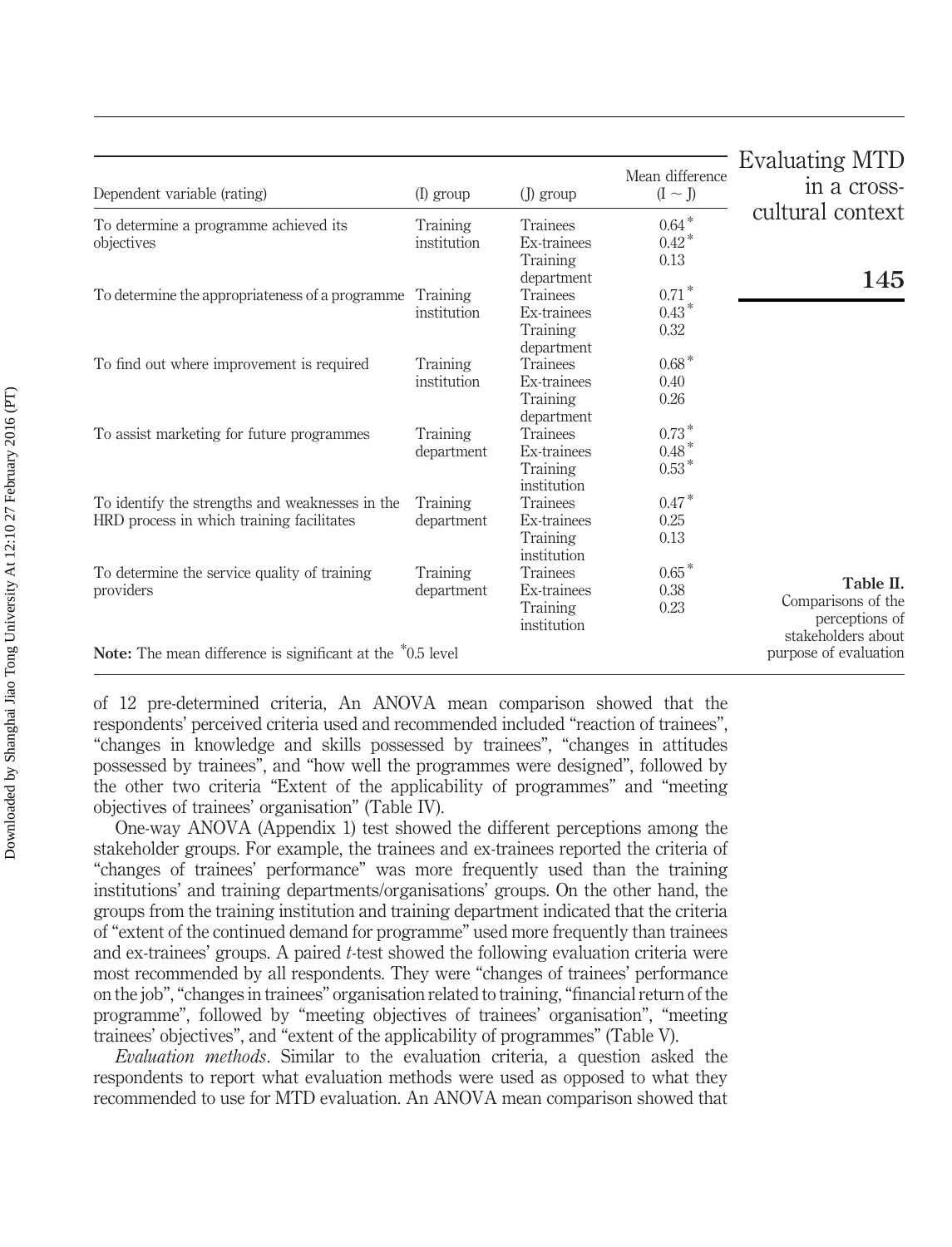| <b>JCHRM</b><br>2,2    | Dependent variable (rating)                                | (I) group   | (J) group   | Mean difference<br>$(I-I)$ |
|------------------------|------------------------------------------------------------|-------------|-------------|----------------------------|
|                        |                                                            |             |             |                            |
|                        | Lack of staff                                              | Training    | Trainees    | 0.41<br>$0.68*$            |
|                        |                                                            | department  | Ex-trainees |                            |
|                        |                                                            |             | Training    | $0.64$ *                   |
| 146                    |                                                            |             | institution |                            |
|                        |                                                            | Training    | Trainees    | 0.23                       |
|                        |                                                            | institution | Ex-trainees | 0.04                       |
|                        |                                                            |             | Training    | $0.64*$                    |
|                        |                                                            |             | department  |                            |
|                        | Lack of cooperation of ex-trainees'                        | Training    | Trainees    | $0.77*$                    |
|                        | organisation                                               | department  | Ex-trainees | $0.92*$                    |
|                        |                                                            |             | Training    | $1.12*$                    |
|                        |                                                            |             | institution |                            |
|                        |                                                            | Training    | Trainees    | 0.35                       |
|                        |                                                            | institution | Ex-trainees | 0.20                       |
|                        |                                                            |             | Training    | $1.12*$                    |
|                        |                                                            |             | department  |                            |
|                        | Lack of cooperation of training                            | Training    | Trainees    | 0.18                       |
|                        | institutions                                               | department  | Ex-trainees | 0.22                       |
|                        |                                                            |             | Training    | $0.81*$                    |
|                        |                                                            |             | institution |                            |
|                        |                                                            | Training    | Trainees    | $0.63*$                    |
|                        |                                                            | institution | Ex-trainees | $0.59*$                    |
|                        |                                                            |             | Training    | $0.81*$                    |
|                        |                                                            |             | department  |                            |
|                        | Lack of cooperation of trainees and ex-                    | Training    | Trainees    | $0.65*$                    |
|                        | trainees                                                   | department  | Ex-trainees | $0.73*$                    |
|                        |                                                            |             | Training    | $1.32*$                    |
|                        |                                                            |             | institution |                            |
|                        |                                                            | Training    | Trainees    | $0.67*$                    |
|                        |                                                            | institution | Ex-trainees | $0.59*$                    |
|                        |                                                            |             | Training    | $1.32*$                    |
|                        |                                                            |             | department  |                            |
|                        | Lack of evaluation criteria, and methods                   | Training    | Trainees    | 0.46                       |
|                        |                                                            | department  | Ex-trainees | 0.41                       |
|                        |                                                            |             | Training    | $1.74*$                    |
|                        |                                                            |             | institution |                            |
|                        |                                                            | Training    | Trainees    | $1.28*$                    |
|                        |                                                            | institution | Ex-trainees | $1.33*$                    |
|                        |                                                            |             | Training    | $1.74$ *                   |
|                        |                                                            |             | department  |                            |
|                        | Lack of expertise, and skills                              | Training    | Trainees    | 0.52                       |
|                        |                                                            | department  | Ex-trainees | $0.55*$                    |
|                        |                                                            |             | Training    | $1.52*$                    |
|                        |                                                            |             | institution |                            |
| Table III.             |                                                            | Training    | Trainees    | $1.00*$                    |
| Comparisons of the     |                                                            | institution | Ex-trainees | $0.97\,^*$                 |
| perceptions of         |                                                            |             | Training    | $1.52*$                    |
| stakeholders about     |                                                            |             | department  |                            |
| problems of evaluation | Note: The mean difference is significant at the *0.5 level |             |             |                            |
|                        |                                                            |             |             |                            |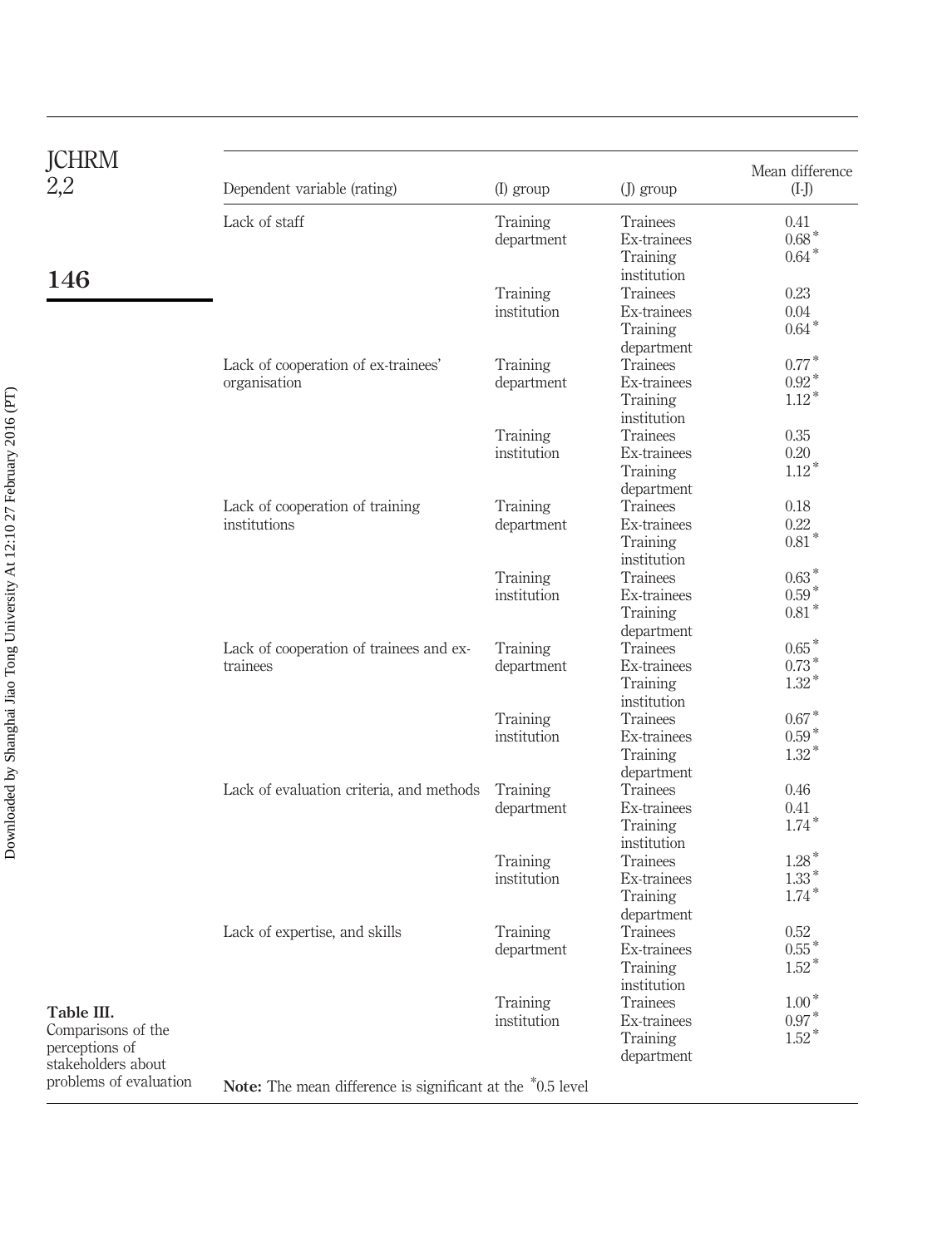| Evaluation criteria                                   | Mean test<br>(use in practice) | Mean test<br>(recommended) | Evaluating MTD<br>in a cross- |
|-------------------------------------------------------|--------------------------------|----------------------------|-------------------------------|
| Reaction of trainees                                  | 3.60                           | 4.40                       | cultural context              |
| Changes in knowledge and skills possessed by trainees | 3.16                           | 4.23                       |                               |
| Changes in attitudes possessed by trainees            | 2.91                           | 4.10                       |                               |
| Changes of trainees' performance on the job           | 2.41                           | 3.83                       | 147                           |
| Changes in trainees' organisation related to training | 2.16                           | 3.76                       |                               |
| Meeting trainees' objectives                          | 2.31                           | 3.97                       |                               |
| Meeting objectives of trainees' organisation          | 2.51                           | 4.00                       |                               |
| How well the programmes were designed                 | 2.85                           | 4.16                       |                               |
| Financial return of the programme                     | 2.27                           | 3.89                       | Table IV.                     |
| Extent of the applicability of programmes             | 2.52                           | 4.07                       | Mean tests of evaluation      |
| Extent of the continued demands for the programme     | 2.32                           | 3.53                       | criteria perceived by all     |
| Comments to the trainees from their colleagues        | 2.24                           | 3.49                       | respondents                   |

|               | Pairs<br>No. Item                                                   |              | df  | Sig.<br>(two-tailed) | Mean                                  |                                                    |
|---------------|---------------------------------------------------------------------|--------------|-----|----------------------|---------------------------------------|----------------------------------------------------|
|               | Changes of trainees in performance on the job                       | $-18.58$ 201 |     | 0.00                 | Pair $a \quad 2.42$<br>Pair b 3.871   |                                                    |
| $\mathcal{L}$ | Changes in trainees' organisation relevant to training $-18.98$ 185 |              |     | 0.00                 | Pair a 2.17<br>Pair b 3.381           |                                                    |
| 3             | Meeting objectives of trainees' organisation                        | $-17.16$     | 190 | 0.00                 | Pair a 2.31<br>Pair b 3.991           | Table V.                                           |
| 4             | Financial return of the programme                                   | $-18.62$ 210 |     | 0.00                 | Pair $a \quad 2.52$<br>Pair $b$ 4.141 | Paired t-tests for training<br>evaluation criteria |

the methods used and recommended were: "post-training report by group", "self-report by trainees", followed by "pre- and post-training tests", "pre- and post-training questionnaire" and "evaluation form filled by instructor". The least used methods were "comparison with group of people who did not take training" and "use of business records" (Table VI).

Different perceptions about using of some methods were identified by post hoc ANOVA test (Appendix 2) among different stakeholders. For example, China's training departments mostly perceived using "post-training report by group" most, but "pre- and post-tests" least. In contrast, the training institution group perceived using the following methods most: "pre-evaluation on instruction", and "informal collection of feedback", but using less "post-training report by group". Moreover, it appeared that different stakeholders had a different focus on recommendation of the evaluation methods. Trainees strongly suggested "pre-evaluation on instruction", the training departments/organisations' group suggested using "follow-up survey" more, and training institution and ex-trainees' groups recommended using "pre- and post-tests" and "intermediate evaluation".

A paired t-test showed most significant negative mean score differences between Pairs A and B for the evaluation methods: "pre-evaluation on instruction", "use of performance appraisal", followed by "use of business records" and "comparison with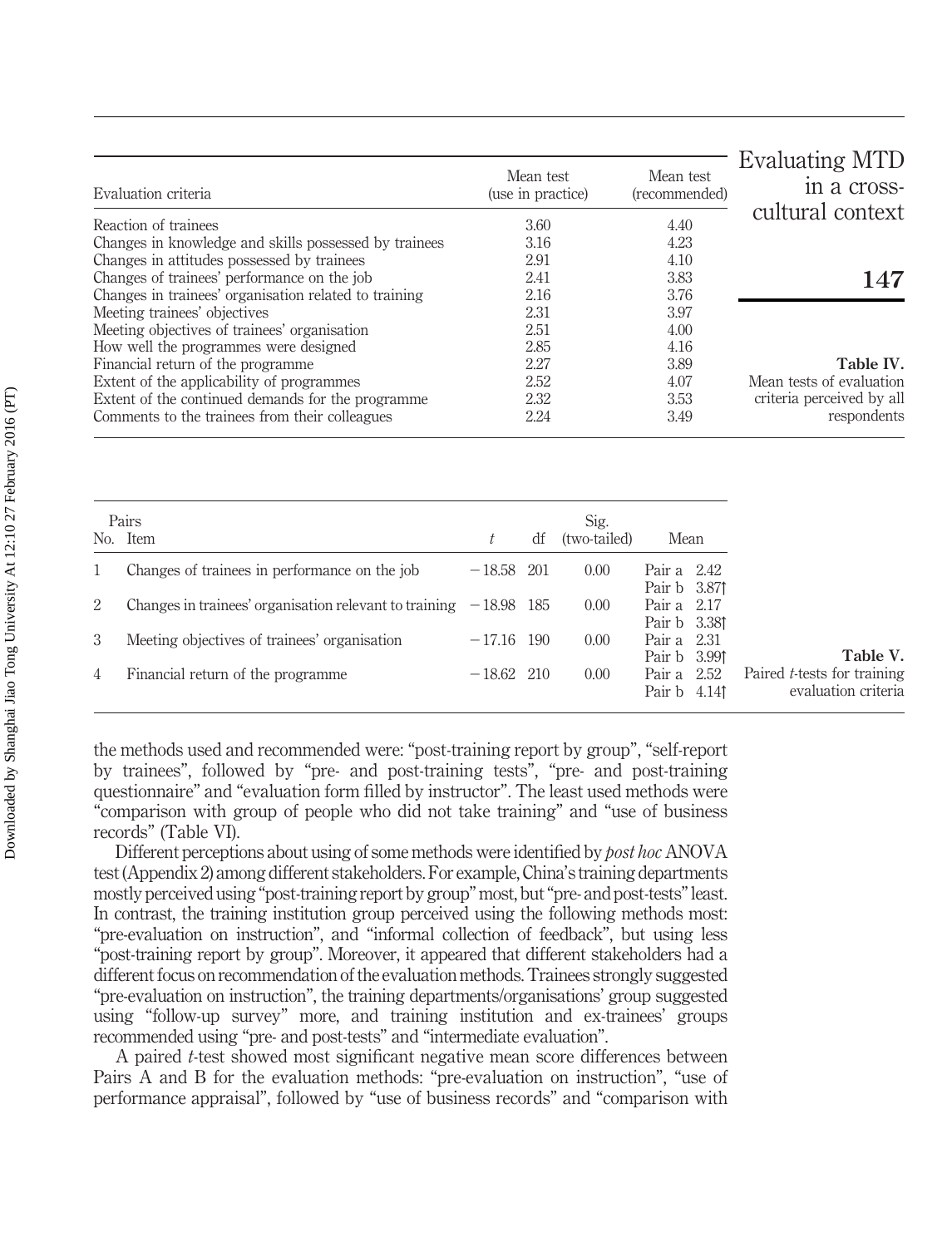| <b>JCHRM</b><br>2,2     | Evaluation methods                                        | Mean test<br>(use in practice) | Mean test<br>(recommended) |
|-------------------------|-----------------------------------------------------------|--------------------------------|----------------------------|
|                         | Pre- and post-training questionnaire                      | 2.56                           | 3.94                       |
|                         | Pre- and post-training tests                              | 2.68                           | 3.78                       |
|                         | Informal collection of feedback by trainees               | 2.36                           | 3.40                       |
| 148                     | Evaluation by instructors                                 | 2.54                           | 3.84                       |
|                         | Pre-evaluation on instruction                             | 1.97                           | 3.88                       |
|                         | Post-training report by group                             | 4.37                           | 4.17                       |
| Table VI.               | Self-report by trainees                                   | 3.78                           | 3.97                       |
| Mean tests for using of | Intermediate evaluation                                   | 2.02                           | 3.30                       |
| evaluation methods      | Follow-up survey                                          | 2.32                           | 3.75                       |
| perceived and           | Use of performance appraisal                              | 2.00                           | 3.59                       |
| recommended by the      | Use of business records                                   | 1.70                           | 3.19                       |
| aggregate               | Comparison with group of people who did not take training | 1.52                           | 2.90                       |

group of people who did not take training". The big gaps between their using in practice and suggested could be interpreted as that these methods were not frequently used but highly recommended by the respondents (Table VII).

#### **Discussion**

The findings from both interviews and the survey provided important insights for China's cross-culture MTD evaluation. First, the current evaluation system appears to suffer methodological weakness. China's overseas MTD is an initiative by Chinese Government agencies, and is jointly financed through government funding and organisational budget. The sponsors of the training programmes are more concerned about the value and worth of a particular training intervention whereas the Western training providers implement evaluation by assessing the learning outcomes of Chinese managers. On the other hand, Chinese managers (trainees and ex-trainees) and their organisations are perceived hardly participating in MTD evaluation. The findings show little sign of joint effort on assessing the training effectiveness. The discrepancy, therefore, challenges the appropriateness of the current evaluation approach as well as the validity and reliability of the evaluation results. In addition, the achievements derived from training as perceived by various stakeholders are mostly intangible and hardly measurable. The findings challenged existing evaluation approaches to meeting

|       | No. | Pairs<br>Item                                                |          | df  | Sig.<br>(two-tailed) | Mean             |                                                |
|-------|-----|--------------------------------------------------------------|----------|-----|----------------------|------------------|------------------------------------------------|
|       |     | Pre-evaluation on instruction                                | $-18,60$ | 195 | 0.000                | Pair a<br>Pair b | 1.97<br>$3.91$ <sup><math>\dagger</math></sup> |
|       | 2   | Use of performance appraisal                                 | $-17.17$ | 189 | 0.000                | Pair a<br>Pair b | 2.01<br>$3.61$ <sup><math>\dagger</math></sup> |
| s for | 3   | Use of business records                                      | $-16.62$ | 179 | 0.000                | Pair a<br>Pair b | 1.71<br>3.181                                  |
|       | 4   | Comparison with group of people who did<br>not take training | $-16.61$ | 187 | 0.000                | Pair a<br>Pair b | 1.53<br>2.981                                  |

Table VII. Paired sample test training evaluation methods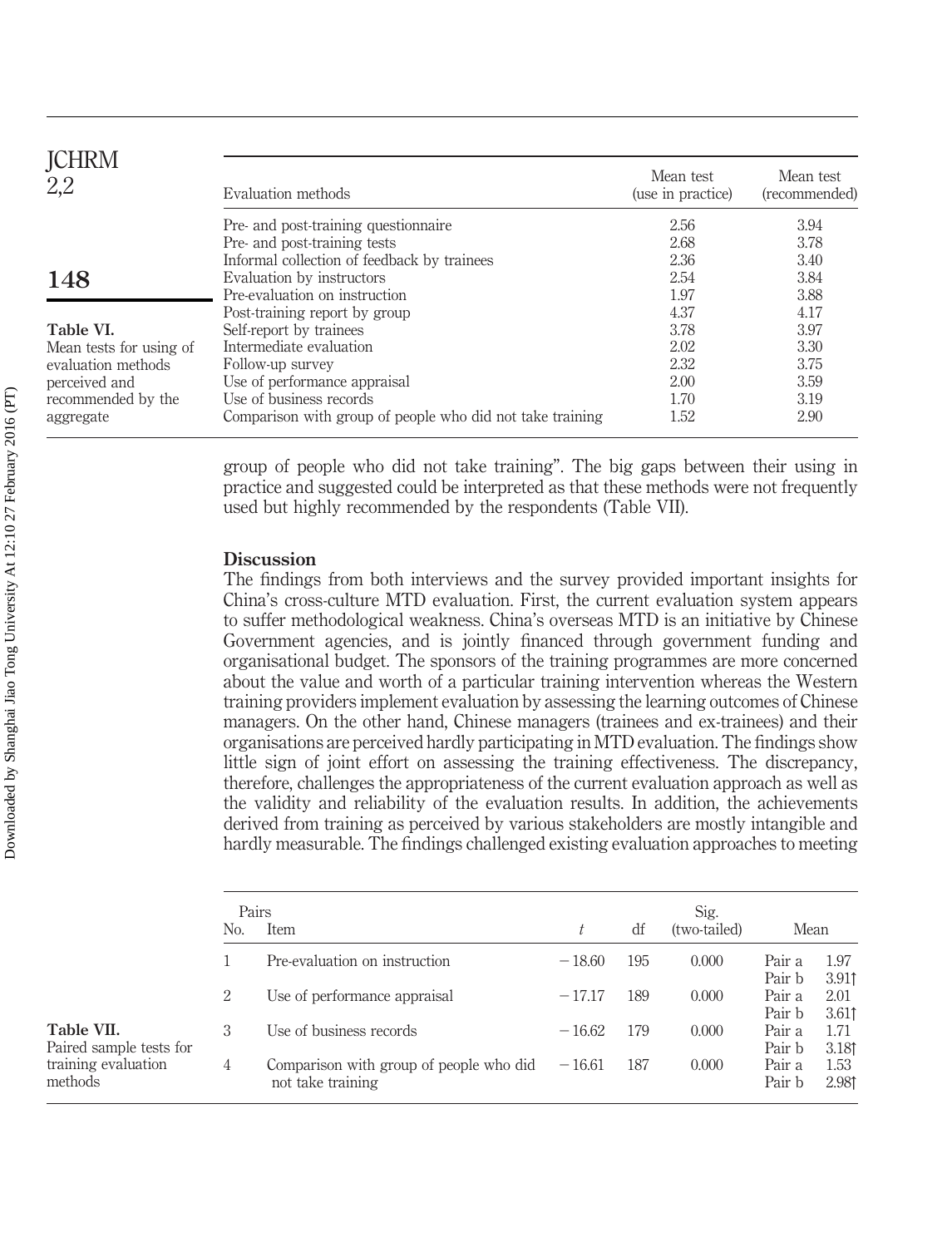the requirements of major stakeholders in terms of their objectives in training and the Evaluating MTD feasibility of implementing evaluation. in a cross-

Second, the existing evaluation process seemed to be segmented. The differences in the major stakeholder involvement in evaluation lead to the different objectives for training evaluation. As the initiator and organisers, the training departments and organisations in China are more focused on the adjustment of the training function and continuity of overseas MTD activities, whereas the UK training institutions emphasise on whether the management training have achieved the desired learning objectives and the quality in the programme delivery. Furthermore, different purposes of individual stakeholders' on evaluation resulted in the use of different evaluation criteria and methods. This raises an issue of streamlining a fragmented evaluation process into an integrated system for standardised evaluation criteria with specific objectives.

For the purpose of maintaining quality learning and transfer of knowledge, a dynamic information flow is required among all major stakeholders. In reality, unilateral data collection has proven to be a key problem in the process of training and evaluation. For example, the Chinese training organisers rely mostly on post-training reports whilst the UK training institution can only obtain information in the learning phase. Evaluation is thus based on segmented information and reveals single-facet results at a particular time and location without a whole picture. Furthermore, a fundamental purpose of China's overseas MTD is to facilitate managers learning from the West and transfer it to the Chinese context. Apparently, the learning and transfer of knowledge is underpinned by two distinct national cultures, thus the subsequent evaluation is culturally sensitive. This in turn influences perceived value of MTD and evaluation by stakeholders from different cultures. For example, Chinese managers perceived learning outcomes differently from their UK training providers. The culture differences challenge HRD practitioners to explore new approaches to evaluation and integrate different stakeholders needs rooted in different cultural background.

The complexity of China's overseas MTD and evaluation practice revealed put forward a special requirement for its evaluation system. Existing approaches are often focused on a single aspect of training (Kraiger et al., 1993). Some assess the learning outcomes (Kraiger et al., 1993; Tamkin et al., 2002), whilst others look at the transfer of learning (Holton et al., 2003), still others examines a system of assessing whether training has achieved their objectives (Kirkpatrick, 1994; McClelland, 1994; Phillips, 2003; Lien et al., 2007). Another important issue is that existing evaluation models are mainly designed for organisational setting (Wang *et al.*, 2002; Nanda, 2009; Tamkin et al., 2002; Dick and Carey, 1996). Yet, China's overseas MTD is taking place in a broader context. Thus, these approaches are limited in integrating diverse stakeholders, multi-layered objectives and impacts, and cultural influence.

#### A framework for evaluating MTD in a cross-cultural context

To address the challenges revealed in this study, we propose an evaluation framework for MTD in cross-cultural context. We consider evaluating MTD interventions in a cross-cultural context a multi-stage effort with multiple stakeholders interested in the different aspect of training activities and outcomes. Figure 1 shows a three-stage evaluation framework. Each stage may be connected with the rest yet remains independent in evaluation practice.

149

cultural context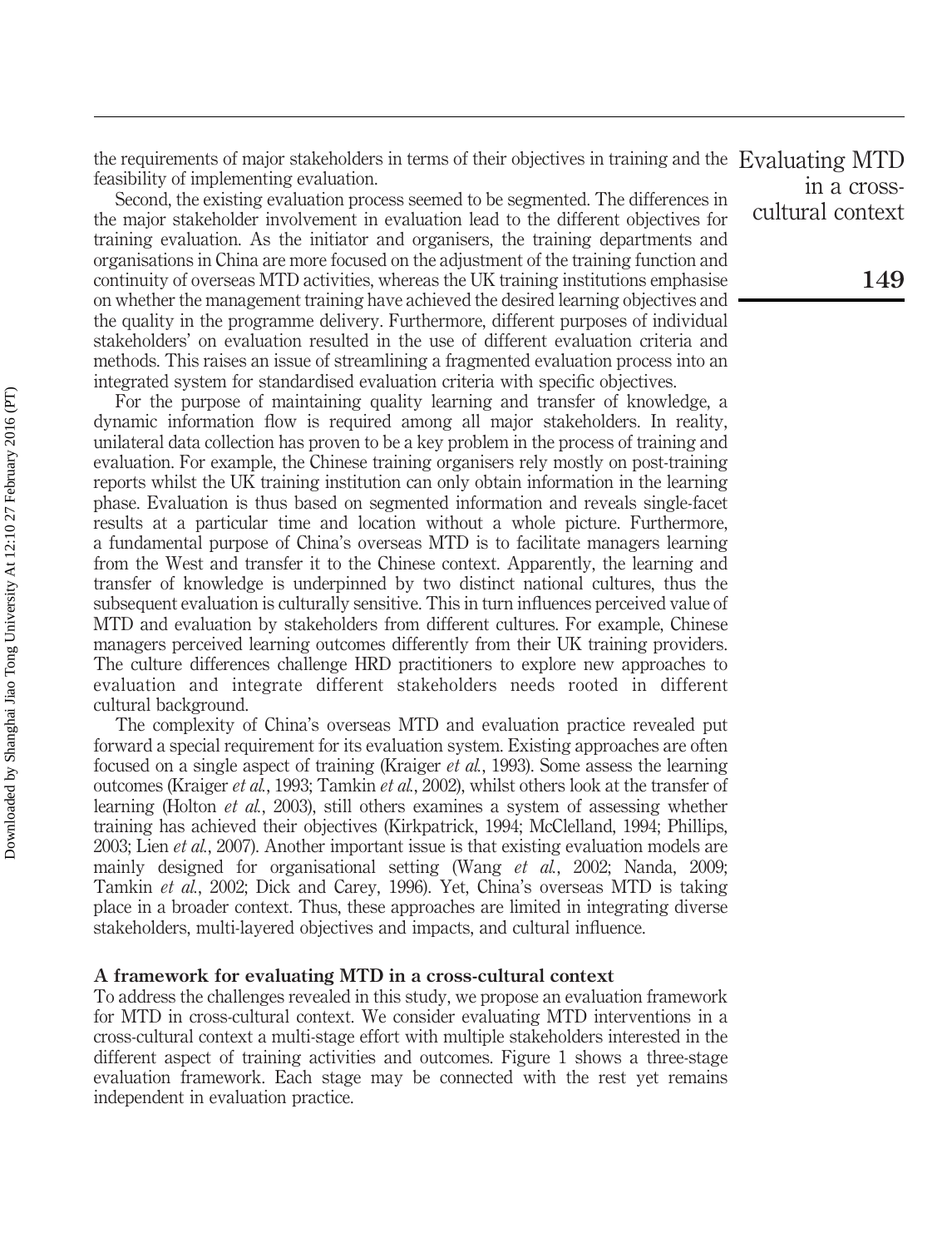

Stage I, assessing pre-training status, contains two elements:

- (1) objectives; and
- (2) programmes and resources.

Objectives refer to establishing and defining specific learning goals to be achieved through a particular training programme based on training needs assessment at organisational or regional level. For example, such goals may include provincial talent development strategy, business plan of an organisation or personal career development. Programmes and resources relate to the validation of the courses to be delivered and the assessment of the resources in the host country to assure quality instruction and other management activities. They may include subject matter, contents, pedagogical issues, as well as the culture context of host country.

The purpose of Stage I is to evaluate whether the programmes designed may support the achievement of the objectives. It may also ensure that trainees get most out of the upcoming training. This stage focuses on formative approach and based in the home country with the cooperation of training providers from the host country.

Stage II, evaluating learning effectiveness, emphasises on learning effectiveness in the host country. It includes areas in learning activities (classroom instruction, managerial activities related to training subject such as work placement, on-site visits), supporting functions to facilitate effective learning, such as learning support, language courses, and logistic support to trainees (e.g. lodging accommodations). The purpose is to assess whether the learning has achieved the objectives defined in Stage I and to identify factors affecting effectiveness of learning (FALE) in the host country. This on-going assessment covers in-process and end-of-course assessment and FALE analysis is likely to obtain timely feedback on learning. It is carried out in the host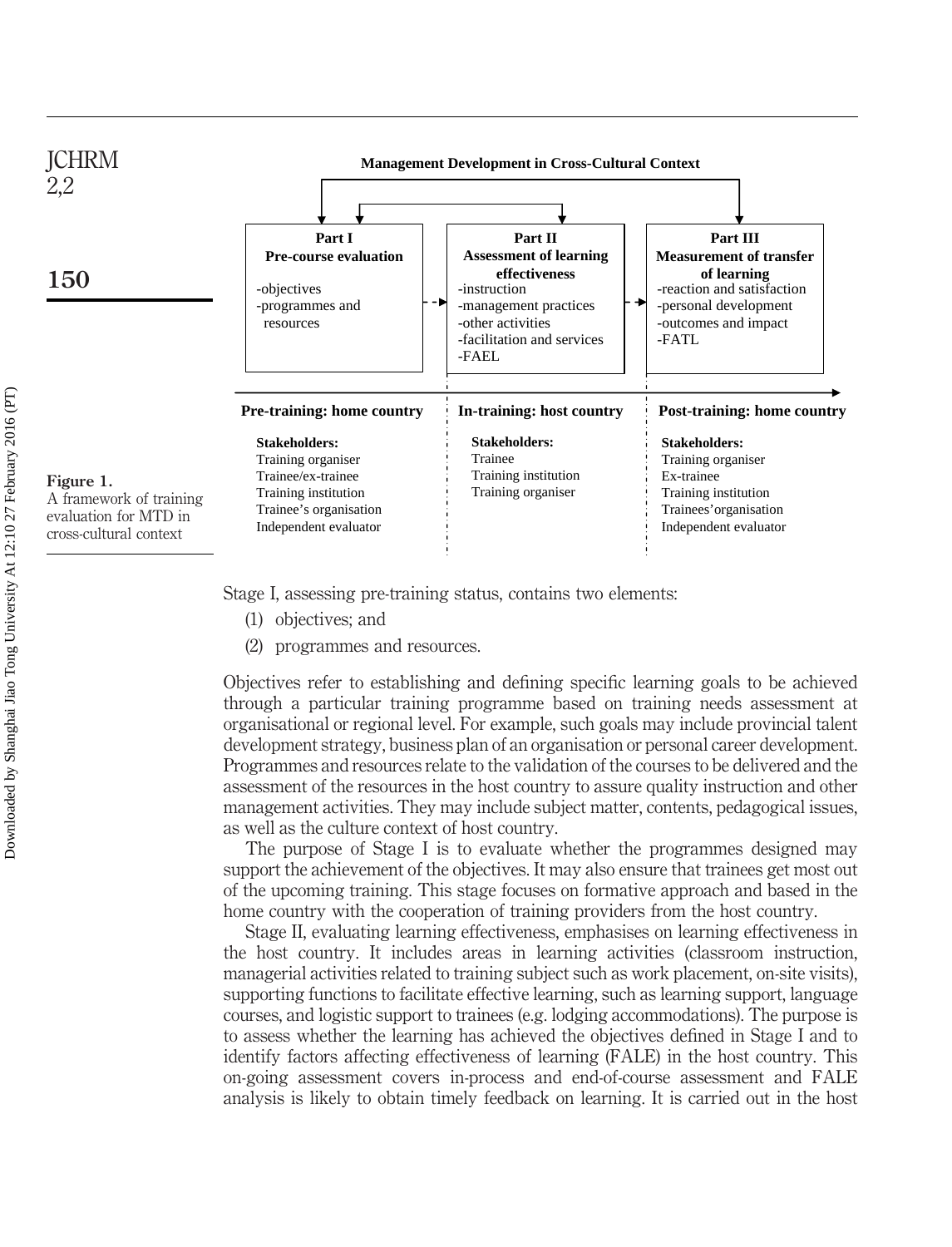country with active involvement of trainees and training institutions. Meanwhile, the Evaluating MTD evaluation results are to be conveyed to stakeholders in the home country for administration of current and future such HRD intervention. in a crosscultural context

Stage III, measuring transfer of learning, will be implemented in the home country after trainees return. It consists of four evaluation elements:

- (1) reaction and satisfaction;
- (2) personal development;
- (3) outcomes and impact; and
- (4) factors affecting transfer of learning (FATL).

Reaction and satisfaction gauges the perceptions of the major stakeholders on the training activities. Personal development is to measure trainees' changes in attitude, behaviour, knowledge and performance. It also includes follow-up evaluation on individual career development. Outcomes and impact examine benefits of MTD in talent, economic and social development and open-minded, as well as the impact on organisations. Last, identifying FATL is to analyse the elements that have influence on positive transfer of learning across cultures and provide insight for improving future MTD programmes.

#### The advantage of the proposed framework

Compared to previous evaluation models, this framework has the following advantages. First, it focuses on accountability and responsibility of all stakeholders in different culture contexts involved in the process (Nickols, 2005). This will promote proactive and cooperative actions among stakeholders in the process of training and evaluation and establish a communication platform between any countries. Second, it helps generate evaluation data from multiple sources with different perspectives and accommodates both qualitative and quantitative evaluation methods (Nickols, 2005; Vartiainen, 2003). It thus enables diverse data sources and increases the reliability of information to enhance the validity of evaluation results. Third, it combines formative assessment with summative evaluation and shifts the focus on results to including training design before implementation. This allows all stakeholders involved in the MTD process work together prior to the training intervention. Fourth, it integrates training evaluation with MTD intervention process and maintains a unity of separate processes operating in one compatible system, so that evaluation does not deviate from its objectives in the whole process. For example, the inclusion of pre-course evaluation helps clarify unclear or potential misunderstanding of objectives, inadequate programmes and delivery, which are found as major problems in this study. Additionally, it aligns training results evaluation with personal development and outcomes at organisational level. The emphasis on the process of MTD integrates evaluation to the management development system which in turn provides references for making MD policies and strategies as well as for developing future MTD programmes. Last, but not the least, this framework takes consideration of the cross-cultural setting of China's overseas MTD as well as the cross-cultural impact on managers' learning and development. It creates a system of evaluation in which the learning and transfer process takes place and is underpinned by both host and home cultures. It allows evaluation to address not only outcomes in an organisational setting, but also issues related to contexts in both home and host countries.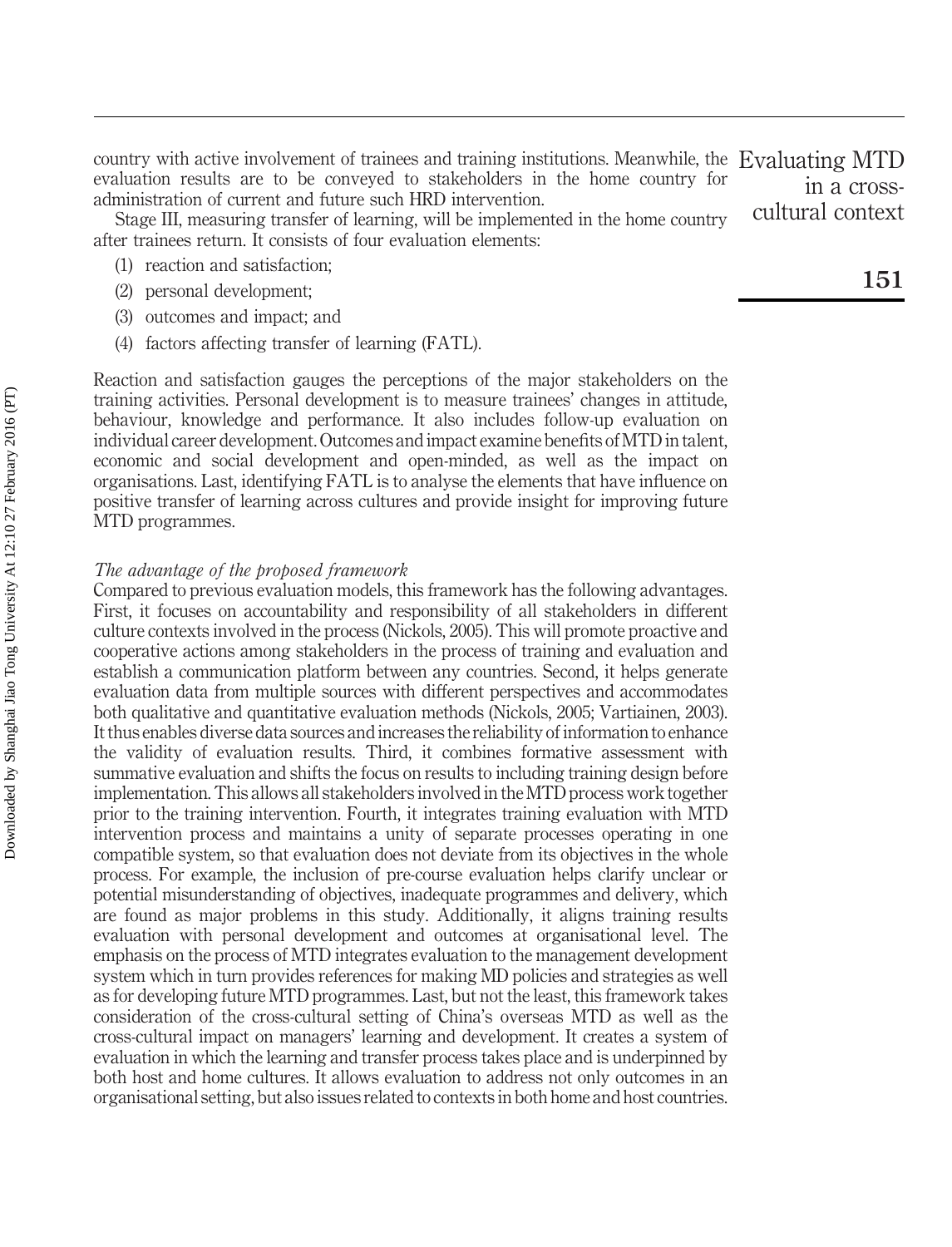#### Limitations and future research JCHRM

This study is not without limitations. First, the study was limited to two countries between China and the UK for China's MTD cross-culture initiatives. Further studies need to examine similar MTD programs between China other countries, such as the USA and Australia. Such research may provide additional insight to validating the evaluation framework proposed. Second, the evaluation framework was based on China's Government-initiated overseas MTD programs. It may not be applicable to situations where only two parties involved in training, e.g. trainees and training providers. Yet, with increased globalization, governments of other developing countries have initiated similar cross-culture training programs (e.g. Brazil, Russia, and India) in various industries. Future research on comparing different evaluation criteria and approaches across different cultural contexts may provide further insight to improve the proposed framework.

#### References

- Abernathy, D.J. (1999), "Thinking outside the evaluation box", *Training & Development*, Vol. 53 No. 2, pp. 19-23.
- Adler, N.J. (1997), International Dimensions of Organisational Behavior, 3rd ed., South-Western College Publishing, Cincinnati, OH.
- Alliger, G.M. and Janak, E.A. (1989), "Kirkpatrick's levels of evaluation criteria: thirty years later", *[Personnel Psychology](http://www.emeraldinsight.com/action/showLinks?crossref=10.1111%2Fj.1744-6570.1989.tb00661.x&isi=A1989AB46000006)*, Vol. 42 No. 2, pp. 331-42.
- Ardichvili, A. and Kuchinke, K.P. (2002), "Leadership styles and cultural values among managers and subordinates: a comparative study of four countries of the former Soviet Union, Germany, and the US", *[Human Resource Development International](http://www.emeraldinsight.com/action/showLinks?crossref=10.1080%2F13678860110046225)*, Vol. 5 No. 1, pp. 99-117.
- Batonda, G. and Perry, C. (2003), "Influence of culture on relationship development processes in overseas Chinese/Australian networking", *[European Journal of Marketing](http://www.emeraldinsight.com/action/showLinks?system=10.1108%2F03090560310495357)*, Vol. 37 Nos 11/12, pp. 1548-74.
- Bedward, D., Jankowicz, D. and Rexworthy, C. (2003), "East meets West: a case example of knowledge transfer", [Human Resource Development International](http://www.emeraldinsight.com/action/showLinks?crossref=10.1080%2F1367886022000016037), Vol. 6 No. 4, pp. 527-45.
- Berrell, M., Wrathall, J. and Wright, P. (2001), "A model for Chinese management education: adapting the case study method to transfer management knowledge", [Cross Cultural](http://www.emeraldinsight.com/action/showLinks?system=10.1108%2F13527600110797182) *[Management](http://www.emeraldinsight.com/action/showLinks?system=10.1108%2F13527600110797182)*, Vol. 8 No. 1, pp. 28-44.
- Bhawuk, D. and Brislin, R. (2000), "Cross-cultural training: a review", *[Applied Psychology](http://www.emeraldinsight.com/action/showLinks?crossref=10.1111%2F1464-0597.00009&isi=000085228600009)*, Vol. 49 No. 1, pp. 162-91.
- Black, J.S. and Mendenhall, M. (1990), "Cross-cultural training effectiveness: a review and a theoretical framework for future research", *[Academy of Management Review](http://www.emeraldinsight.com/action/showLinks?isi=A1990CH22500007)*, Vol. 15 No. 1, pp. 113-36.
- Bramley, P. (1996), Evaluating Training, Institute of Personnel and Development, London.
- Branine, M. (1996), "Observations on training and management development in the People's Republic of China"", *[Personnel Review](http://www.emeraldinsight.com/action/showLinks?system=10.1108%2F00483489610106163&isi=A1996TX54200003)*, Vol. 25 No. 1, pp. 25-39.
- Branine, M. (2005), "Cross-cultural training of managers: an evaluation of a management development programme for Chinese managers", *[Journal of Advanced Development](http://www.emeraldinsight.com/action/showLinks?system-d=10.1108%2F02621710510598463)*, Vol. 24 No. 5, pp. 459-72.
- Brown, K.G. and Gerhardt, M.W. (2002), "Formative evaluation: an integrative practice model and case study", *[Personnel Psychology](http://www.emeraldinsight.com/action/showLinks?crossref=10.1111%2Fj.1744-6570.2002.tb00137.x&isi=000179975600008)*, Vol. 55 No. 1, pp. 951-83.

2,2

152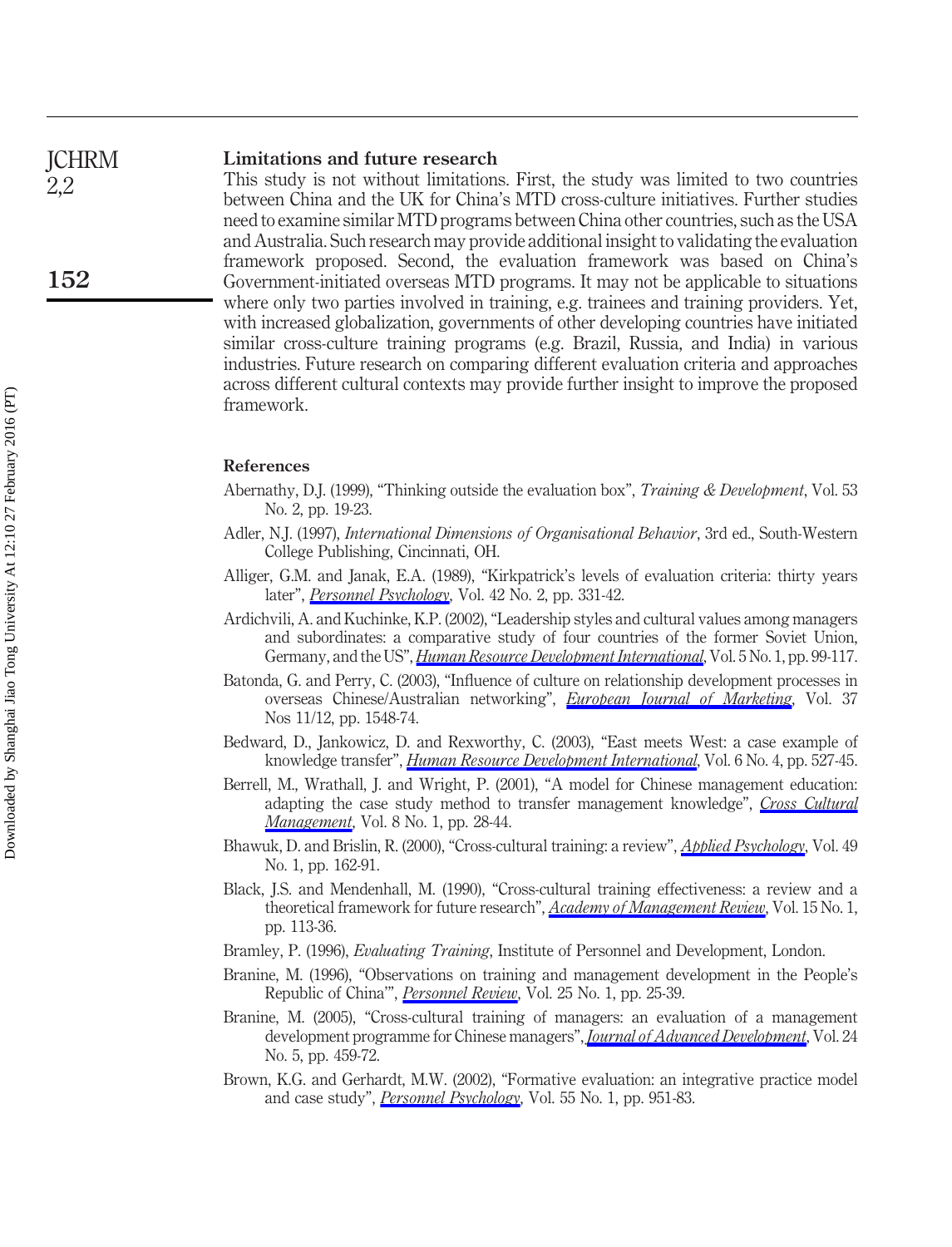| Child, J. and Rodrigues, S. (2005), "The internationalisation of Chinese firms: a case for theoretical Evaluating MTD |             |
|-----------------------------------------------------------------------------------------------------------------------|-------------|
| extension?", <i>Management and Organisation Review</i> , Vol. 1 No. 3, pp. 381-410.                                   |             |
|                                                                                                                       | in a cross- |

- Chinese Government (2010-2020), National Medium/Long-term Talent Development Outline 2010-2020, available at: www.ce.cn/xwzx/gnsz/gdxw/201006/06/t20100606\_21487022. shtml (accessed 20 June 2010).
- Cooke, F.L. (2005), [HRM, Work and Employment in China](http://www.emeraldinsight.com/action/showLinks?crossref=10.4324%2F9780203390702), Taylor & Francis, London.
- Cooke, F.L. (2010), "The changing face of human resource management in China", in Rowley, C. and Cooke, F.L. (Eds), The Changing Face of Chinese Management, Routledge "Working in Asia" Series, Routledge, London, pp. 279-300.
- Copeland, M.J. (1987), "International training", in Craig, R.L. (Ed.), Training & Development Book: A Guide to Human Resource Development, McGraw-Hill, New York, NY, pp. 717-25.
- Creswell, J.W., Clark, V.L.P., Gutmann, M.L. and Hanson, W.E. (2003), "Advanced mixed methods research designs", in Tashakkori, A. and Teddlie, C. (Eds), Handbook of Mixed Methods in Social and Behavioral Research, Sage, London, pp. 209-40.
- Dawson, R.P. (1995), "Evaluation of training in local government", *[Journal of Management](http://www.emeraldinsight.com/action/showLinks?system=10.1108%2F02621719510097352)* [Development](http://www.emeraldinsight.com/action/showLinks?system=10.1108%2F02621719510097352), Vol. 14 No. 7, pp. 36-47.
- Dick, W. and Carey, L. (1996), *The Systematic Design of Instruction*, 4th ed., HarperCollins, Reading, MA.
- Easterby-Smith, M. (1994), Evaluating Management Development, Training and Education, 2nd ed., Gower, Aldershot.
- Ekaterini, G. and Constantinos-Vasilios, P. (2009), "A model for evaluating the effectiveness of middle managers' training courses: evidence from a major banking organization in Greece", *[International Journal of Training & Development](http://www.emeraldinsight.com/action/showLinks?crossref=10.1111%2Fj.1468-2419.2009.00329.x)*, Vol. 13 No. 4, pp. 221-46.
- Freeman, R.E. (1994), "The politics of stakeholder theory: some future directions", *[Business](http://www.emeraldinsight.com/action/showLinks?crossref=10.2307%2F3857340) [Ethics Quarterly](http://www.emeraldinsight.com/action/showLinks?crossref=10.2307%2F3857340)*, Vol. 4 No. 4, pp. 409-21.
- Freeman, R.E. (2004), "Stakeholder theory and the corporate objective revisited", *[Organisation](http://www.emeraldinsight.com/action/showLinks?crossref=10.1287%2Forsc.1040.0066&isi=000222164200008) [Science](http://www.emeraldinsight.com/action/showLinks?crossref=10.1287%2Forsc.1040.0066&isi=000222164200008)*, Vol. 15 No. 3, pp. 364-9.
- Galanou, E. and Priporas, C.V. (2009), "A model for evaluating the effectiveness of middle managers' training courses: evidence from a major banking organisation in Greece", [International Journal of Training & Development](http://www.emeraldinsight.com/action/showLinks?crossref=10.1111%2Fj.1468-2419.2009.00329.x), Vol. 13 No. 4, pp. 221-46.
- Geis, G.L. (1987), "Formative evaluation: developmental testing and expert review", *[Performance](http://www.emeraldinsight.com/action/showLinks?crossref=10.1002%2Fpfi.4160260402)* [and Instruction](http://www.emeraldinsight.com/action/showLinks?crossref=10.1002%2Fpfi.4160260402), Vol. 26 Nos 4/5, pp. 1-8.
- Gilmore, A. and Carson, D. (1996), "Integrative qualitative methods in a services context", [Marketing Intelligence & Planning](http://www.emeraldinsight.com/action/showLinks?system=10.1108%2F02634509610131126), Vol. 14 No. 6, pp. 21-6.
- Guba, E.G. and Lincoln, Y.S. (1989), Fourth Generation Evaluation, Sage, London.
- Hamblin, A.C. (1974), *Evaluation and Control of Training*, McGraw-Hill, London.
- Hofstede, G. and Hofstede, G.J. (2005), Cultures and Organisations: Software of the Mind, 2nd ed., McGraw-Hill, New York, NY.
- Holton, E.F. III (1996), "The flawed four-level evaluation model", *[Human Resource Development](http://www.emeraldinsight.com/action/showLinks?crossref=10.1002%2Fhrdq.3920070103)* **[Quarterly](http://www.emeraldinsight.com/action/showLinks?crossref=10.1002%2Fhrdq.3920070103)**, Vol. 7 No. 1, pp. 5-15.
- Holton, E.F. III, Chen, H.C. and Naquin, S.S. (2003), "An examination of learning transfer system characteristics across organizational settings", *[Human Resource Development Quarterly](http://www.emeraldinsight.com/action/showLinks?crossref=10.1002%2Fhrdq.1079)*, Vol. 14 No. 4, pp. 459-82.
- Holton, E.F. III, Bates, R.A., Bookter, A.I. and Yamkovenko, V.B. (2007), "Convergent and divergent validity of the Learning Transfer System Inventory", *[Human Resource](http://www.emeraldinsight.com/action/showLinks?crossref=10.1002%2Fhrdq.1210)* [Development Quarterly](http://www.emeraldinsight.com/action/showLinks?crossref=10.1002%2Fhrdq.1210), Vol. 18 Nos 3-7, pp. 385-419.

153

cultural context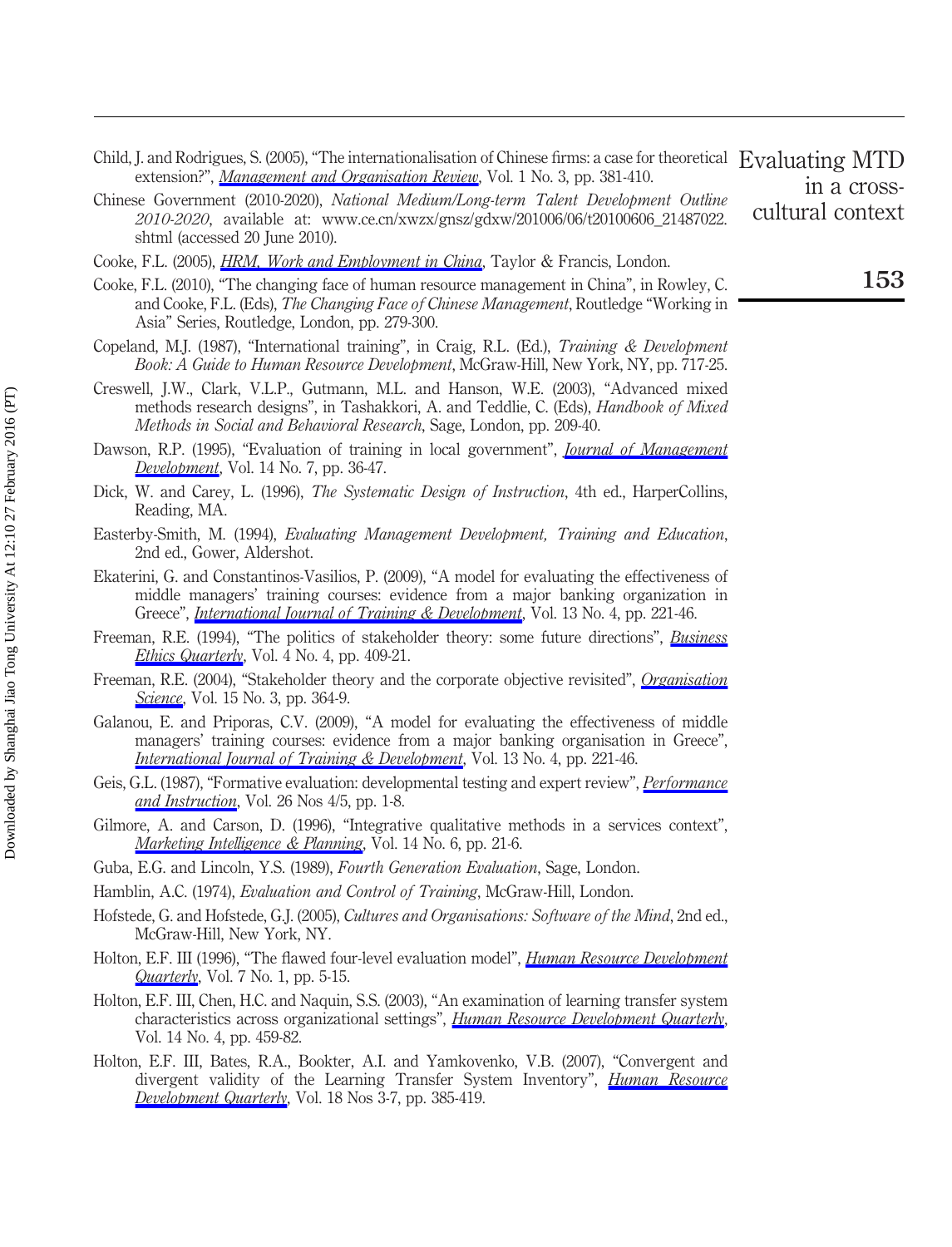| <b>JCHRM</b> | Hu, J. (2010), National Talent Meeting, available at: http://news.xinhuanet.com/politics/2010-05/<br>26/c 12145780 4.htm (accessed 5 August 2011).                                                                                                                             |
|--------------|--------------------------------------------------------------------------------------------------------------------------------------------------------------------------------------------------------------------------------------------------------------------------------|
| 2,2          | Iles, P. and Yolles, M.I. (2004), "Viable international joint ventures, HRM and knowledge<br>migration in Chinese-Western alliances", New Age of Chinese Economy: The Workshop of<br>the World 2007 Proceedings of the 15th Annual Conference of the CEA, London, UK.          |
| 154          | Kemper, E.A., Stringfield, S. and Teddlie, C. (2003), "Mixed methods sampling strategies in social<br>science research", in Tashakkori, A. and Teddlie, C. (Eds), <i>Handbook of Mixed Methods in</i><br>Social and Behavioural Research, Sage, Thousand Oaks, CA, pp. 273-96. |
|              | Kirkpatrick, D.L. (1994), <i>Evaluating Training Programs: The Four Levels</i> , Berrett-Koehler,<br>San Francisco, CA.                                                                                                                                                        |
|              | Kirwan, C. and Birchall, D. (2006), "Transfer of learning from management development<br>programmes: testing the Holton model", <i>International Journal of Training &amp; Development</i> ,<br>Vol. 10 No. 4, pp. 252-68.                                                     |
|              | Kraiger, K., Ford, J.K. and Salas, E. (1993), "Application of cognitive, skill-based, and affective<br>theories of learning outcomes to new methods of training evaluation", <i>Journal of Applied</i><br>Psychology, Vol. 78 No. 2, pp. 311-28.                               |
|              | Krishnaveni, R. and Sripirabaa, B. (2008), "Capacity building as a tool for assessing training and<br>development activity: an Indian case study", <i>International Journal of Training &amp;</i><br><i>Development</i> , Vol. 12 No. 2, pp. 1360-3736.                        |
|              | Lewis, T. (1996), "A model for thinking about the evaluation of training", <i>Performance</i><br><i>Improvement Quarterly</i> , Vol. 9 No. 1, pp. 3-22.                                                                                                                        |
|              | Lien, B., Hung, R. and McLean, G. (2007), "Training evaluation based on cases of Taiwanese<br>benchmarked high-tech companies", <i>International Journal of Training &amp; Development</i> ,<br>Vol. 11 No. 1, pp. 35-48.                                                      |
|              | Luoma, M. (2005), "Managers' perceptions of the strategic role of management development",<br><i>Journal of Management Development</i> , Vol. 24 No. 7, pp. 645-55.                                                                                                            |
|              | McClelland, S. (1994), "A model for designing objective-oriented training evaluation", <i>Industrial</i><br>& Commercial Training, Vol. 26 No. 1, pp. 3-9.                                                                                                                     |
|              | Mabey, C. (2002), "Mapping management development practice", <i>Journal of Management</i><br><i>Studies</i> , Vol. 39 No. 8, pp. 1139-60.                                                                                                                                      |

- Maxwell, J.A. and Loomis, D.M. (2003), "Mixed methods design: an alternative approach", in Tashakkori, A. and Teddlie, C. (Eds), Handbook of Mixed Methods in Social and Behavioral Research, Sage, London, pp. 241-71.
- Mellahi, K. and Wood, G. (2003), "The role and potential of stakeholders in 'Hollow Participation': conventional stakeholder theory and institutionalist alternatives", **[Business and Society](http://www.emeraldinsight.com/action/showLinks?crossref=10.1111%2F1467-8594.00160)** *[Review](http://www.emeraldinsight.com/action/showLinks?crossref=10.1111%2F1467-8594.00160)*, Vol. 108 No. 2, pp. 183-202.
- Minzberg, H. (2004), "Third-generation management development", Training & Development, Vol. 58 No. 3, pp. 28-38.
- Mitchell, R.K., Agle, B.R. and Wood, D.J. (1997), "Toward a theory of stakeholder identification and salience: defining the principle of who and what really counts", [Academy of](http://www.emeraldinsight.com/action/showLinks?isi=000073228300008) [Management Review](http://www.emeraldinsight.com/action/showLinks?isi=000073228300008), Vol. 22 No. 4, pp. 853-86.
- Mumford, A. and Gold, J. (2004), Management Development: Strategies for Action, CIPD, London.
- Nanda, V. (2009), "An innovation method and tool for role-specific quality-training evaluation", [Total Quality Management](http://www.emeraldinsight.com/action/showLinks?crossref=10.1080%2F14783360903247353), Vol. 20 No. 10, pp. 1029-39.
- Newell, S. (1999), "The transfer of management knowledge to China: building learning communities rather than translating Western textbooks", *[Education & Training](http://www.emeraldinsight.com/action/showLinks?system=10.1108%2F00400919910285336)*, Vol. 41 Nos 6/7, pp. 289-93.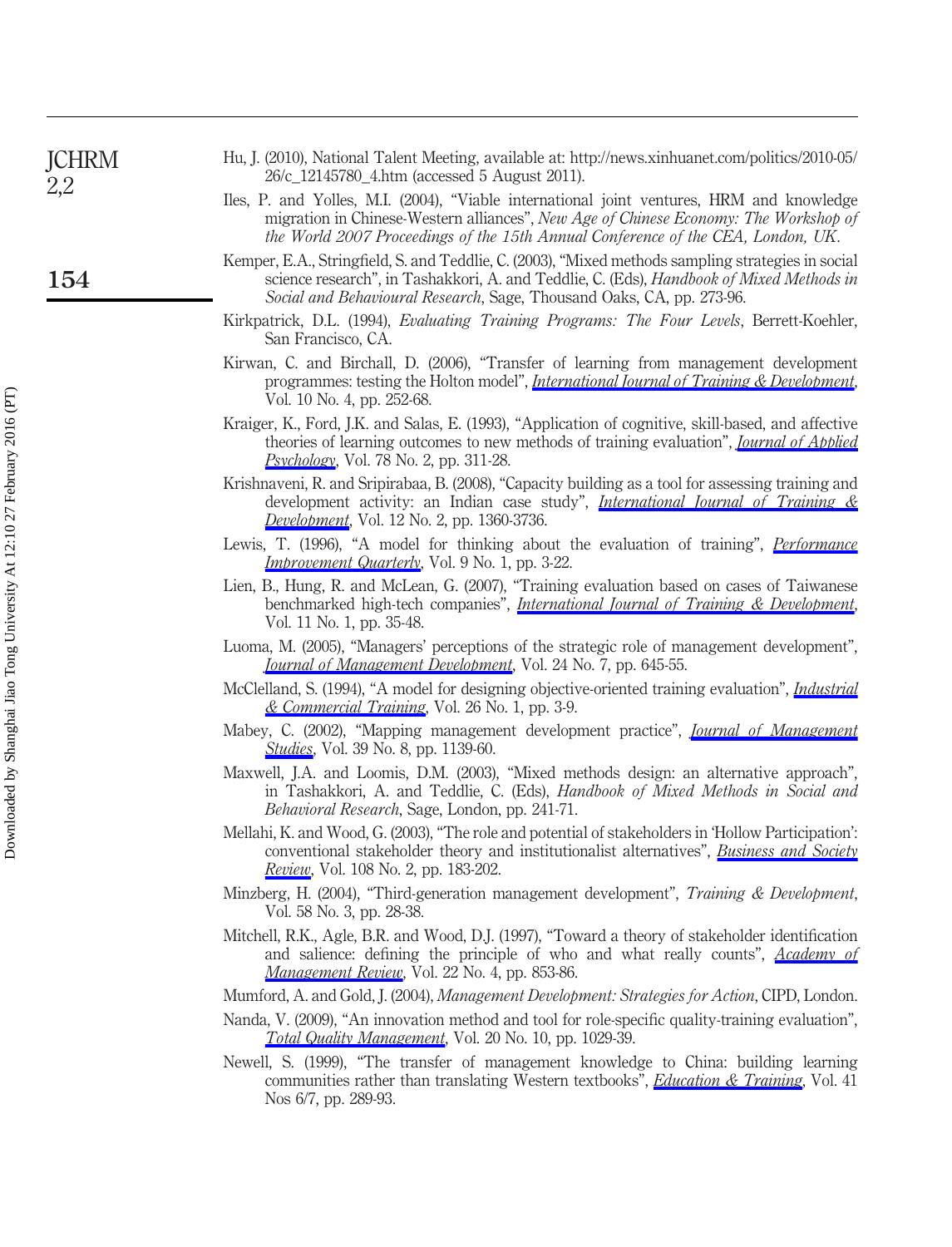| Nickols, F.W. (2005), "Why a stakeholder approach to evaluating training", <i>Advances in</i> Evaluating MTD<br>Developing Human Resources, Vol. 7 No. 1, pp. 121-34.                                                             | in a cross-      |
|-----------------------------------------------------------------------------------------------------------------------------------------------------------------------------------------------------------------------------------|------------------|
| Phillips, J.J. (1996), "Measuring R.O.I: the fifth level of evaluation", <i>Technical and Skills Training</i> ,<br>April, pp. 10-13.                                                                                              | cultural context |
| Phillips, J.J. (2003), Return on Investment in Training and Performance Improvement Programs,<br>2nd ed., Butterworth Heinemann, Amsterdam.                                                                                       |                  |
| SAFEA (2011), Notice of list of overseas training institution 2011, available at: www.safea.gov.<br>cn/content.php?id=12745282&depart_id=pxs (accessed 30 July 2011).                                                             | 155              |
| Salas, E. and Cannon-Bowers, J.A. (2001), "The science of training: a decade of progress",<br>Annual Review of Psychology, Vol. 52, pp. 471-99.                                                                                   |                  |
| Selvarajah, C. (2006), "Cross-cultural study of Asian and European student perception",<br>Cross Cultural Management, Vol. 13 No. 2, pp. 142-55.                                                                                  |                  |
| Silverman, D. (2001), Interpreting Qualitative Data, 2nd ed., Sage, London.                                                                                                                                                       |                  |
| Sun, J.Y. and Wang, G.G. (2009), "Career transitions in the transitioning Chinese context:<br>a case study", <i>Human Resource Development International</i> , Vol. 12 No. 5, pp. 511-18.                                         |                  |
| Tamkin, P., Yarnall, J. and Kerrin, M. (2002), Kirkpatrick and Beyond: A Review of Evaluation,<br>The Institute for Employment Studies, Brighton.                                                                                 |                  |
| Tashakkori, A. and Teddlie, C. (1998), Mixed Methodology, Sage, London.                                                                                                                                                           |                  |
| Torrington, D., Hall, L. and Taylor, S. (2002), Human Resource Management, Prentice-Hall,<br>Upper Saddle River, NJ.                                                                                                              |                  |
| Vartiainen, P. (2003), "The substance of stakeholder evaluation: methodological discussion",<br><i>International Journal of Public Administration</i> , Vol. 26 No. 1, pp. 1-18.                                                  |                  |
| Wang, G.G. and Wilcox, D. (2006), "Training evaluation: knowing more than is practiced",<br>Advances in Developing Human Resources, Vol. 8 No. 4, pp. 528-39.                                                                     |                  |
| Wang, G.G., Dou, Z. and Li, N. (2002), "A systems approach to measuring return on investment<br>for HTD interventions", <i>Human Resource Development Quarterly</i> , Vol. 13 No. 2, pp. 203-24.                                  |                  |
| Wang, G.G., Rothwell, W.J. and Sun, J.Y. (2009), "Management development in China: a policy<br>analysis", <i>International Journal of Training &amp; Development</i> , Vol. 13 No. 4, pp. 205-20.                                 |                  |
| Wang, J. and Wang, G.G. (2006), "Participation of management training in a transitioning context:<br>a case of China", <i>Human Resource Development Quarterly</i> , Vol. 17 No. 4, pp. 443-73.                                   |                  |
| Warner, M. (1993), "Human resource management with Chinese characteristics",<br>The International Journal of Human Resource Management, Vol. 4 No. 1, pp. 45-64.                                                                  |                  |
| Warner, M. (2004), "Human resource management in China revisited: introduction", <i>International</i><br>Journal of Human Resource Management, Vol. 15 Nos 4/5, pp. 617-34.                                                       |                  |
| Weston, C., McAlpine, L. and Bordonaro, T. (1995), "A model for understanding formative<br>evaluation in instructional design", <i>Educational Technology Research and Development</i> ,<br>Vol. 43 No. 3, pp. 29-48.             |                  |
| Winterton, J. and Winterton, R. (1997), "Does management development add value?", British<br><i>Journal of Management</i> , Vol. 8, pp. S65-S76, (special issue).                                                                 |                  |
| Wright, P.C., Geroy, G.D. and Baker, N. (1996), "Managing expatriates: a systems approach",<br>Management Decision, Vol. 34 No. 10, pp. 32-42.                                                                                    |                  |
| Wright, P.C., Szeto, W.F. and Cheng, L.T.W. (2002), "Guanxi and professional conduct in China:<br>a management development perspective", <i>International Journal of Human Resource</i><br>Management, Vol. 13 No. 1, pp. 156-82. |                  |
|                                                                                                                                                                                                                                   |                  |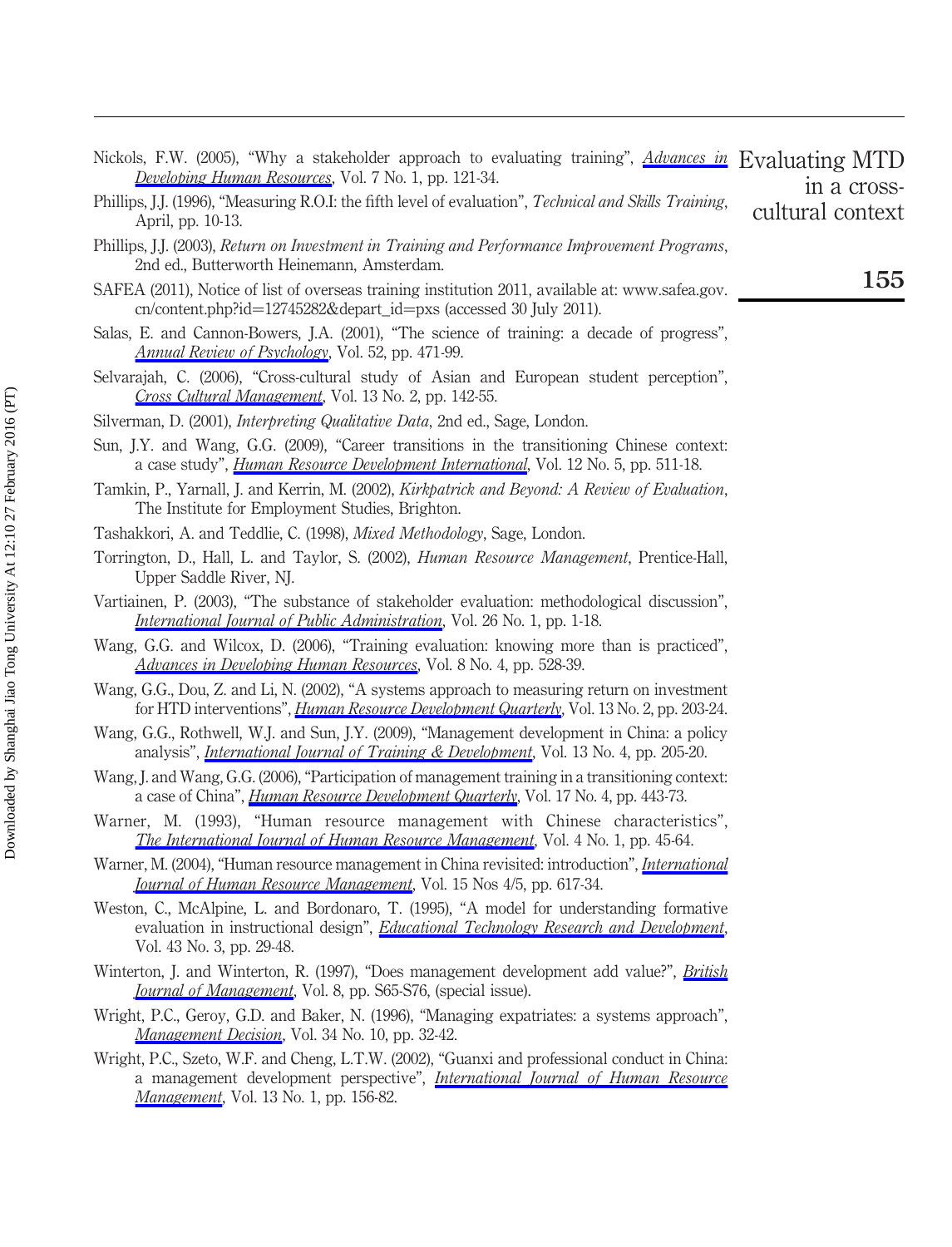#### Further reading

**JCHRM** 2,2

156

- Ji, Y.S. (2011), "Speech in National Introducing Foreign Expertise Meeting", Experts Communications, Vol. 2, pp. 5-14.
- Zhang, J.G. (2011), "Conclusion speech in National Introducing Foreign Expertise Meeting", Experts Communications, Vol. 2, pp. 15-18.

#### About the authors

Sun Xiao, PhD in HRM, is Deputy Director of Yangzhou Foreign Expert Bureau, Yangzhou Human Resource and Labour Security Bureau, China. Sun Xiao is the corresponding author and can be contacted at: ystec38@hotmail.com

Catharine Ross, PhD in HRM, is a Senior Lecturer at Worcester Business School, University of Worcester, UK.

Jonathan Liu is International Visiting Professor in Global Business Management, Regent's Business School, London, UK.

Downloaded by Shanghai Jiao Tong University At 12:10 27 February 2016 (PT) Downloaded by Shanghai Jiao Tong University At 12:10 27 February 2016 (PT)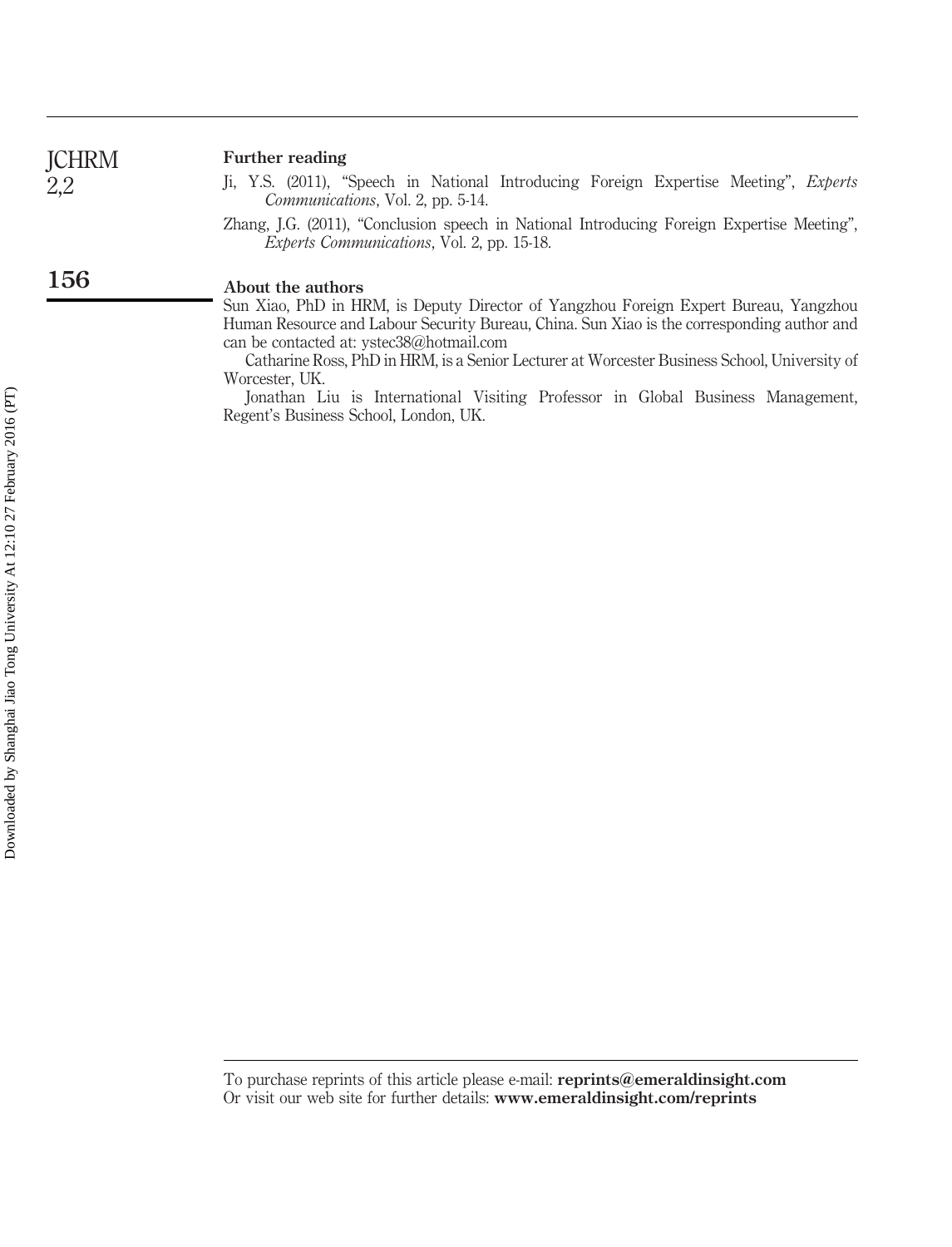| Dependent variable                                | $\mathbbm{O}$ group  | dnon <sub>8</sub> (f)                                      | Mean difference (I-J)                                                                                                                                                                                                                                                                               |
|---------------------------------------------------|----------------------|------------------------------------------------------------|-----------------------------------------------------------------------------------------------------------------------------------------------------------------------------------------------------------------------------------------------------------------------------------------------------|
| Changes of trainees in performance on the job     | Trainees             | Training department<br>Training institution<br>Ex-trainees | $0.62$ $*$<br>1.25 $*$<br>0.40                                                                                                                                                                                                                                                                      |
|                                                   | Ex-trainees          | Trainees                                                   | 0.40                                                                                                                                                                                                                                                                                                |
|                                                   |                      | Training department<br>Training institution                | $\begin{array}{c} 21.11 \\ 22.11 \\ 23.12 \\ 24.13 \\ 25.14 \\ 26.15 \\ 27.15 \\ 28.15 \\ 29.15 \\ 20.15 \\ 21.15 \\ 22.15 \\ 23.15 \\ 24.15 \\ 25.15 \\ 26.15 \\ 27.15 \\ 28.15 \\ 29.15 \\ 20.15 \\ 20.15 \\ 25.15 \\ 27.15 \\ 28.15 \\ 29.15 \\ 29.15 \\ 20.15 \\ 20.15 \\ 20.15 \\ 20.15 \\ 20$ |
|                                                   | Training department  | Ex-trainees<br>Trainees                                    |                                                                                                                                                                                                                                                                                                     |
|                                                   |                      | Training institution                                       |                                                                                                                                                                                                                                                                                                     |
|                                                   | Training institution | Trainees                                                   |                                                                                                                                                                                                                                                                                                     |
|                                                   |                      | Ex-trainees                                                |                                                                                                                                                                                                                                                                                                     |
|                                                   |                      | Training department                                        |                                                                                                                                                                                                                                                                                                     |
| Extent of the continued demands for the programme | Trainees             | Ex-trainees                                                |                                                                                                                                                                                                                                                                                                     |
|                                                   |                      | Training department                                        |                                                                                                                                                                                                                                                                                                     |
|                                                   |                      | Training institution                                       |                                                                                                                                                                                                                                                                                                     |
|                                                   | Ex-trainees          | Trainees                                                   |                                                                                                                                                                                                                                                                                                     |
|                                                   |                      | Training department                                        |                                                                                                                                                                                                                                                                                                     |
|                                                   |                      | Training institution                                       |                                                                                                                                                                                                                                                                                                     |
|                                                   | Training department  | <b>Crainees</b>                                            |                                                                                                                                                                                                                                                                                                     |
|                                                   |                      | Ex-trainees                                                | 0.55                                                                                                                                                                                                                                                                                                |
|                                                   |                      | Training institution                                       | $0.853*$<br>$0.24*$<br>$1.49*$<br>$0.85*$                                                                                                                                                                                                                                                           |
|                                                   | Training institution | Trainees                                                   |                                                                                                                                                                                                                                                                                                     |
|                                                   |                      | Ex-trainees                                                |                                                                                                                                                                                                                                                                                                     |
|                                                   |                      | Training department                                        |                                                                                                                                                                                                                                                                                                     |

Appendix 1

Evaluating MTD in a crosscultural context

157

Table AI. Mean comparisons of criteria for training evaluation used in practice perceived by stakeholders

Downloaded by Shanghai Jiao Tong University At 12:10 27 February 2016 (PT) Downloaded by Shanghai Jiao Tong University At 12:10 27 February 2016 (PT)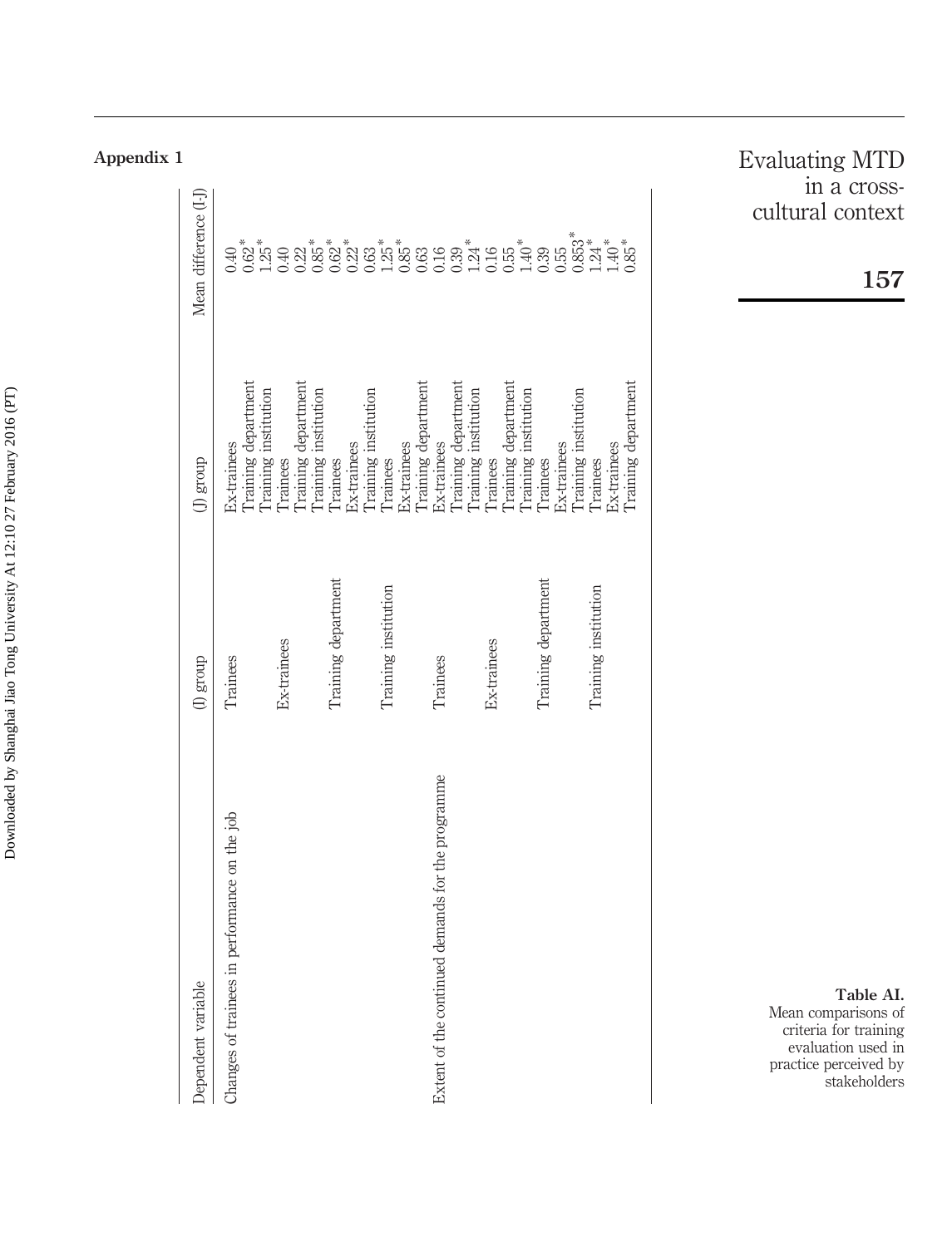| <b>JCHRM</b><br>2,2                                                                                                     | Appendix 2 |                              |                         |                                                 |                                                |                                                                        |
|-------------------------------------------------------------------------------------------------------------------------|------------|------------------------------|-------------------------|-------------------------------------------------|------------------------------------------------|------------------------------------------------------------------------|
| 158                                                                                                                     |            | Mean difference<br>$(1 - 1)$ |                         |                                                 |                                                | $1.16*$                                                                |
|                                                                                                                         |            | (I) group                    | Ex-trainees<br>Trainees | Training institution<br>Ex-trainees<br>Trainees | Training department<br>Ex-trainees<br>Trainees | Training department<br>Training institution<br>Ex-trainees<br>Trainees |
|                                                                                                                         |            | $\mbox{1D}$ group            | Training department     | Training institution                            | Training institution                           | Training department                                                    |
| Table AII.<br>Mean comparisons of<br>methods of training<br>evaluation used in<br>practice perceived by<br>stakeholders |            | Dependent variable           | Pre- and post-test      | Informal collection of comments                 | Pre-evaluation on instruction                  | Post-training report by group                                          |